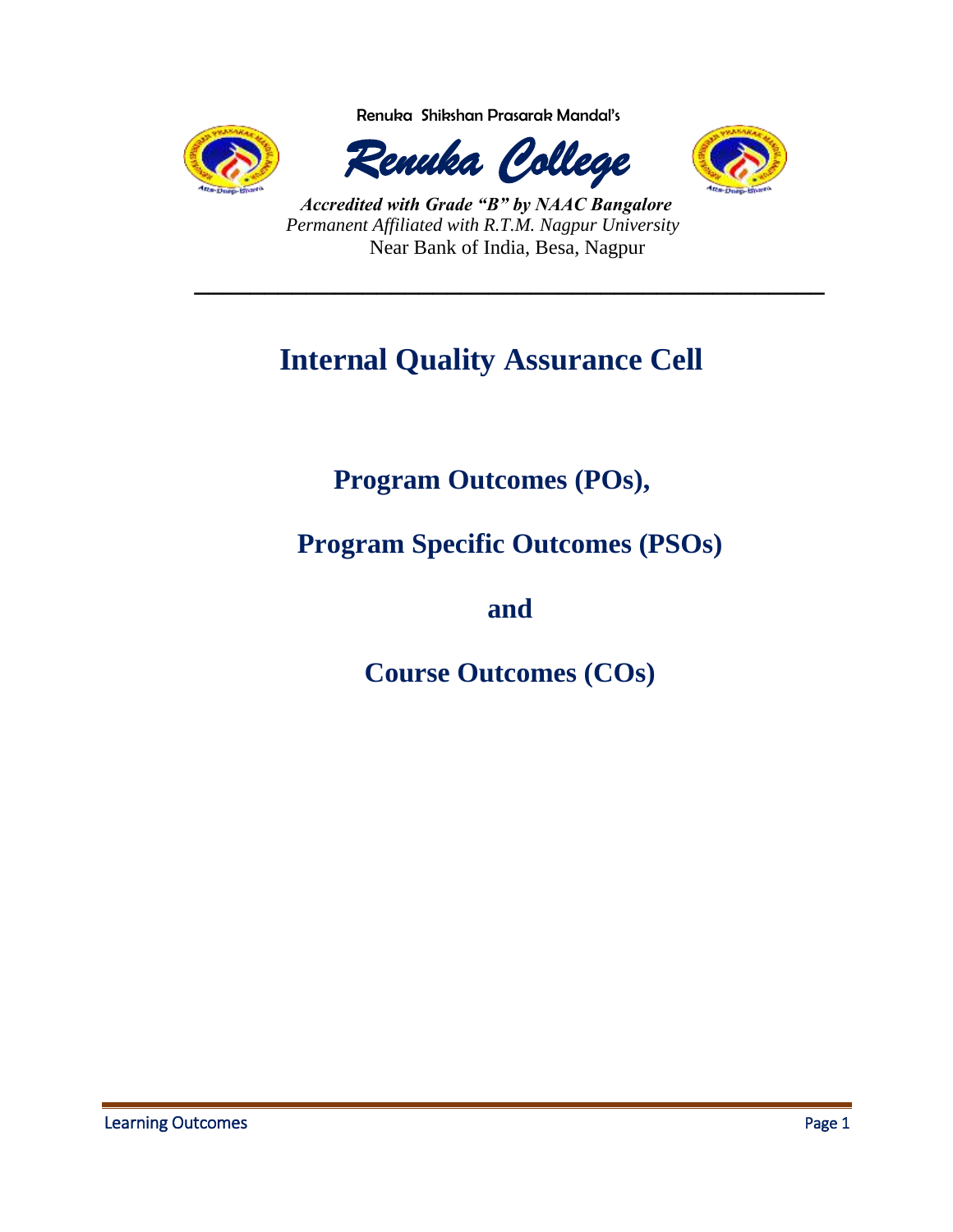# **PROGRAM OUTCOME Faculty of Arts**

## **Program Outcome of Bachelor of Arts (B.A.)**

Students seeking admission for B.A. are expected to imbue with following quality which help them in their future life to achieve the expected goals.

- a. Realization of human values.
- b. Sense of social service.
- c. Responsible and dutiful citizen.
- d. Critical temper
- e. Creative ability.



#### **Programmes Specific Outcomes (PSO's)**

A student who has taken admission into this programme of B.A with English as Compulsory subject is expected to target the following outcomes.

- a. To hone with the knowledge of basic English Language and Grammar.
- b. To strengthen the linguistic capabilities of the student through theory and practical sessions.
- c. To ingrain the mind towards creative writing, appreciation, critical thinking and critical analysis.
- d. To develop global competencies for successful life.
- e. To cultivate a value added life to face challenges and achieve excellence.
- f. To kindle creative mind with innovative thoughts.
- g. To enable them to enjoy life through literature.

#### **Course Outcomes (CO's) B.A. I, II & III (English Course) (First Semester) Compulsory English**

#### **Objectives-**

- 1. To generate interest of the students in English Language through Interesting lessons.
- 2. To motivate the students through the Life Sketches of successful entrepreneurs.
- 3. To develop interest in poetry through poems which are easy to comprehend.
- 4. To make the students understands the poems of different genres.
	- 5. To make students understand structure of sentences through prescribed grammar.

#### **Outcome**

- 1. The moral imparted in Prose will have a positive impact on the mindset of the students.
- 2. The life of great personalities will motivate them to toil to be successful.
- 3. The syllabus will contribute in vocabulary enhancement.
- 4. The learners will get an opportunity to study Indian and English poets and develop a critical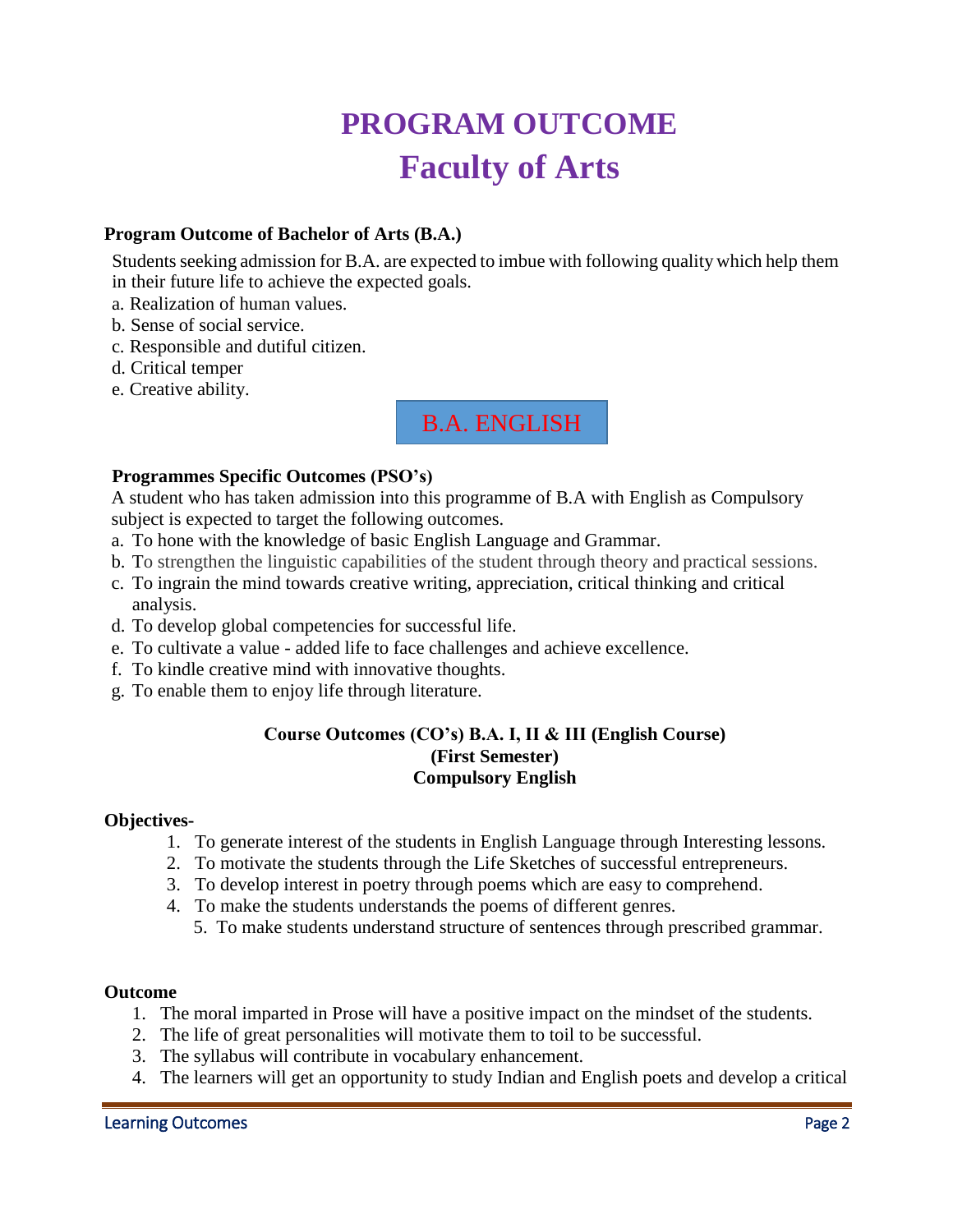outlook through comparison.

5. The drafting skills of the learners will be honed through the prescribed items of grammar.

## **(Second Semester) Compulsory English**

## **Objectives-**

- 1. To keep the interest of the learners alive though lessons containing humour and but convey moral at the same time
- 2. To attract the students to attend classes, interesting and inspiring life sketches of people who brought revolutionary changes have been included.
- 3. To inculcate the quality of Patriotism and to convey evils of materialism selected poems have been incorporated on such themes
- 4. The grammar and composition portion intends to develop confidence regarding grasping and understanding of English language and encourage proper use of tenses.

## **Outcomes-**

- 1. The learners will get an opportunity to study lessons based on themes containing humour, emotional bonding, ethics and values as these qualities are well expected in an Indian citizen
- 2. The life sketches of successful people will motivate them to excel despite adverse conditions
- 3. The poems will encourage the learners to shun violence and materialism
- 4. Through Grammar and Composition the learners will gain confidence in Spoken English

#### **(Third Semester) Compulsory English**

## **Objectives**

- 1. To make the learners understand the value of natural resources and the importance of their preservation
- 2. To make the learners understand the role of the element of humour in conveying a lesson
- 3. To encourage the learners to nurture aspirations to be successful in their lives after reading about lives of people who made an everlasting impact.
- 4. To encourage humanity and goodwill through poetry section
- 5. To train the learners how to exercise brevity or explain in detail through Grammar and Composition

## **Outcomes-**

- 1. The learners will learn lessons of morality and humanity
- 2. The aim is to make the students realize the importance of having unpolluted water and conserve natural resources by worshiping nature for the sake existence of mankind.
- 3. The prescribed life sketches of successful people will act as an inspirational story and these successful people may become their role models
- 4. The learners will imbibe lessons of humanity and justice through the poetry section
- 5. The power of expression of the learners will get enhanced through the Grammar and Composition Section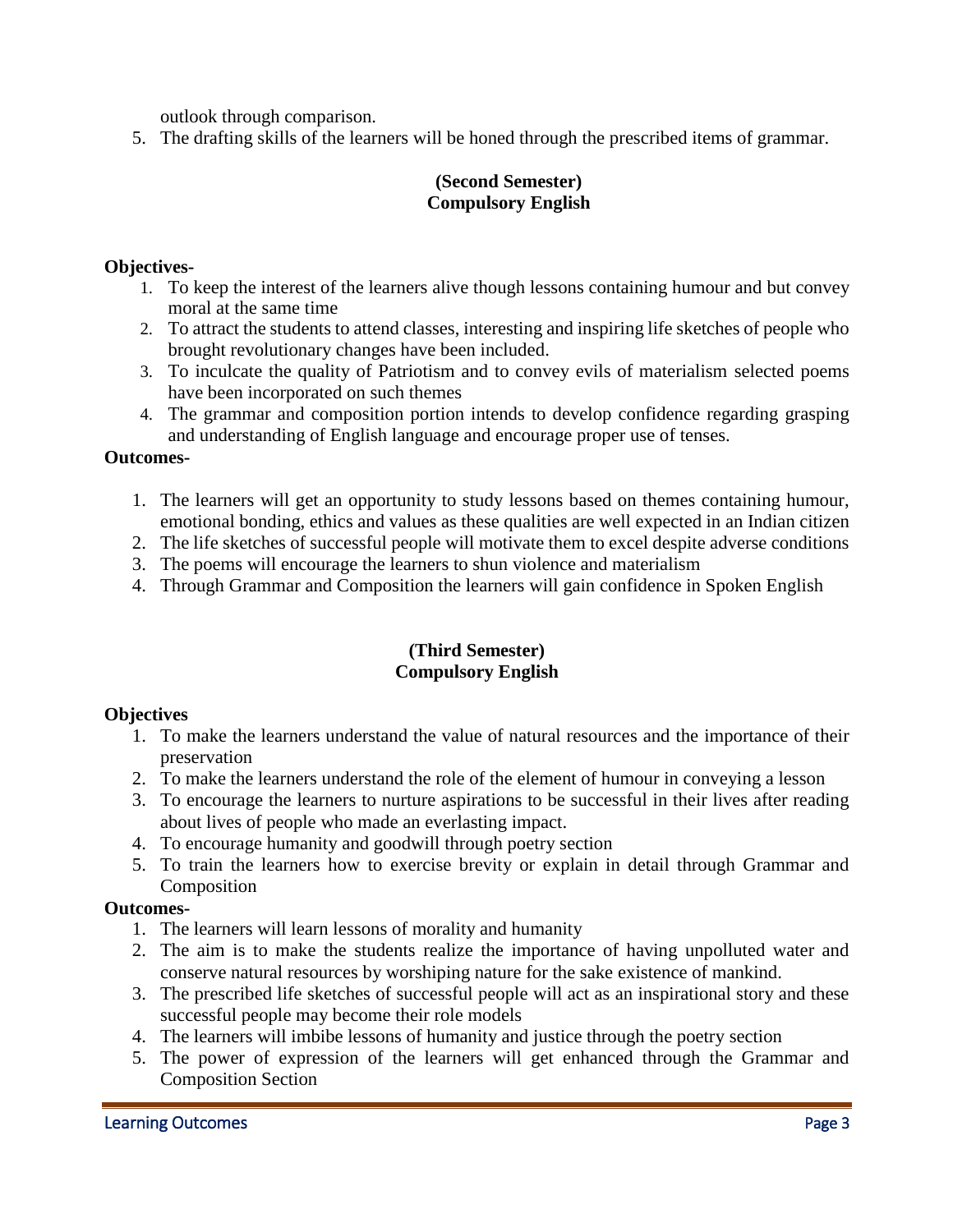## **(Fourth Semester) Compulsory English**

## **Objectives-**

- 1. To make the students understand importance of religious values and be satisfied with what they possess, through the prose prescribed
- 2. To develop an urge to succeed just as the great personalities whose life stories have been prescribed.
- 3. To make the learners imbibe the spirit to struggle and nurture indomitable spirit through the poet section.
- 4. To boost confidence about narration skills and email drafting techniques

#### **Outcomes-**

- 1. The students will learn how immaterial the materialistic world is.
- 2. The landmark achievements of the revolutionary figures will be a lesson to the learners to emulate
- 3. The contents of poetry section will serve as a lesson which will help the learners when they are 1ow in spirit.
- 4. The learners will acquire drafting skills which will help them in their career

## **(Fifth Semester) Compulsory English**

## **Objectives-**

- 1. To encourage the spirit of universal brotherhood and belief in humanity through the messages conveyed in Prose section
- 2. To encourage the student to have a vision just as the prescribed personalities had
- 3. To make the students the playful mode in the poetry section but having a strong undercurrent of: meaningful message.
- 4. To make the learners realise how tenses play an important role while communicating in English.

## **Outcomes-**

- 1. The learners will imbibe and implement the tenets of tolerance and simplicity in their daily lives
- 2. In an era when we are facing the problem of unemployment the student will feel encouraged tow; self- employment after reading about the three great personalities.
- 3. The strong message that touches the life of common people conveyed through the poetry section have a positive impact on the minds of the learners.
- 4. The Grammar and Composition section will boost their self-confidence resulting into effective communication skills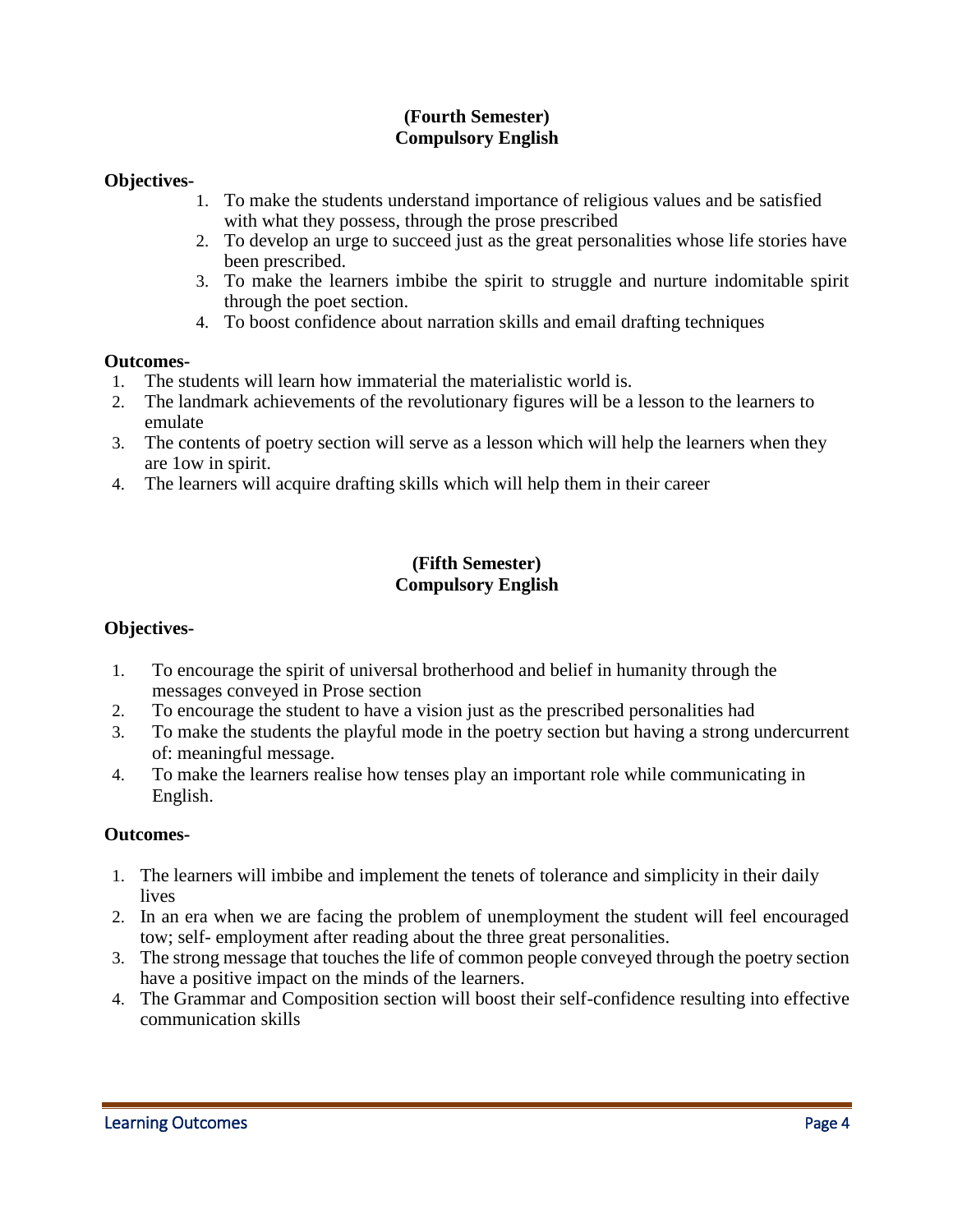## **(Sixth Semester) Compulsory English**

## **Objectives-**

- 1. To make the Learners realise that an egoistic attitude brings doom through the prose prescribed
- 2. To make the Learners realise the dignity of Labour as conveyed by A.PJ. Abdul Kalam
- 3. To encourage the Learners struggle to be successful just as the great personalities on whom less have been prescribed.
- 4. To make the students understand the futilities of war and believe in self to attain glory' as convey through poetry section.
- 5. To attain vocabulary enrichment and develop writing skills

## **Outcomes-**

- 1. The learners will understand that friendship and human relationship beats an egoistic attitude battered on monetary interests as conveyed in Prose section
- 2. The students will enjoy a great impact on their lives after reading the thoughts on the struggling spirit by A.PJ. Abdul Kalam
- 3. The tremendous success achieved by the great personalities will make the learners realize that '11 there is a Will, there is a Way'
- 4. The message of spreading peace and tranquility will receive a boost through the poetry section.

## **B.A. ENGLISH LITERATURE**

## **Course Outcomes (CO's) B.A. I, II & III (English Course)**

## **Objectives and Outcomes :**

We aim to open new windows for students and teachers to broaden their minds through poetry drama and classics. They will learn more about past in comparison with the present analysing point of view of very important literary figures from the World Literature. This will further enhance their critical acumen and help develop new ideas.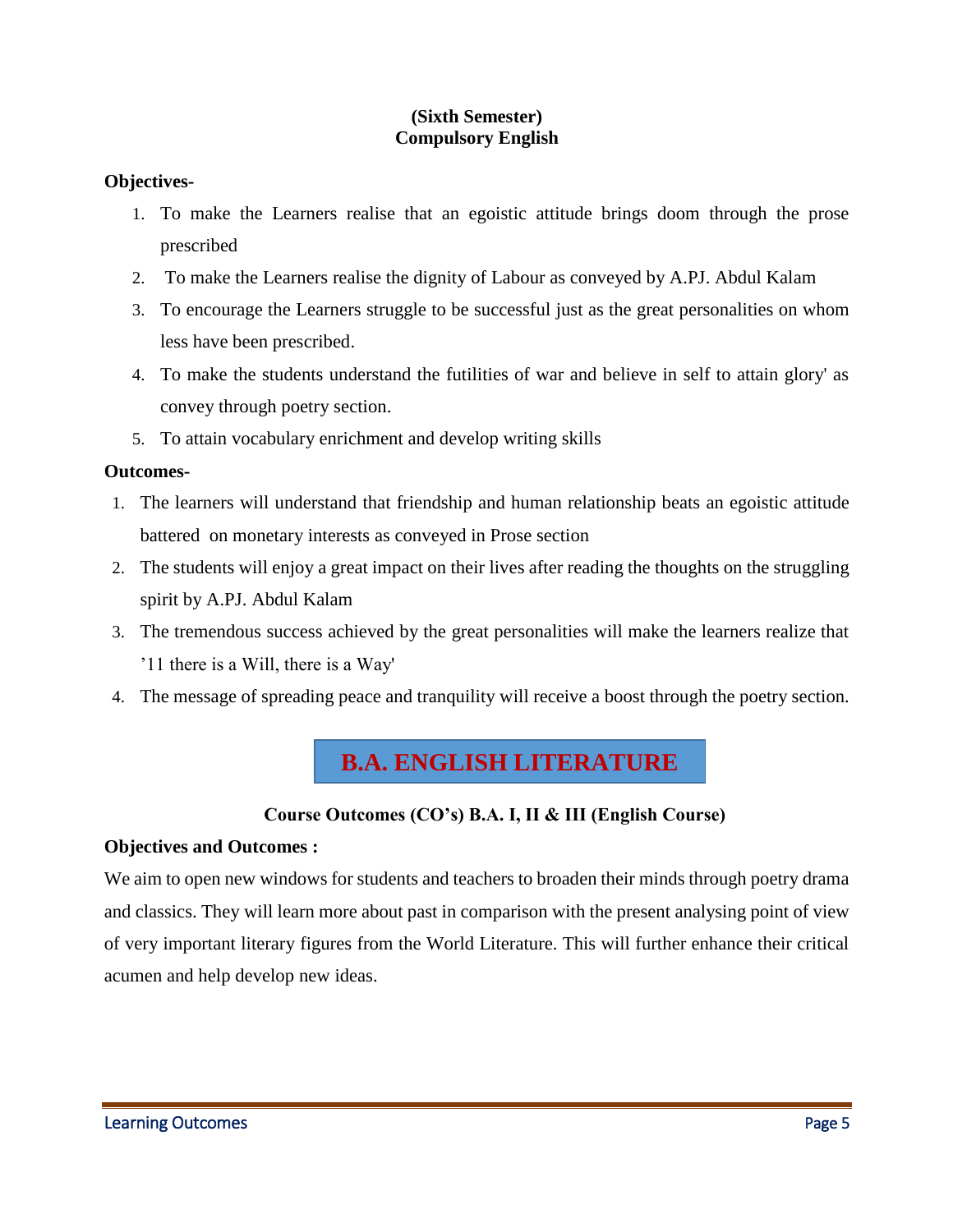### **Semester I & II Selections of Literature from Elizabethan to Restoration Ages Semester III & IV Selections of Literature from Romantic to Victorian Ages Semester V & VI Selections from Modern English Literature and Indian Writing in English**

## **Course Objectives:**

- To enhance the reading of poetry, drama and classics in all its contours.
- To create awareness of poetry/drama and classics as a part of modern life.
- To help students leam and practice critical thinking-develop problem solving and decision making.
- To put forward innovative and creative ideas with trained activities.
- To help realise cultural differences and accept them as they are.
- To understand the importance of Intercultural learning.
- To educate students in both the originality and efficacy of the English language through the study of literature and other contemporary forms of culture.
- To provide students with the critical faculties necessary in an academic environment on the job, and in an increasingly complex, interdependent world.
- To assist students in the development of intellectual flexibility, creativity, cultural literacy so that they may engage in life-long learning.

## **Learning Outcomes:**

- Students should be familiar with representative literary texts within a given history, geographical, and cultural context.
- Students should be able to apply critical and theoretical approaches to the reading analysis of literary and cultural texts in multiple genres.
- Students should be able to identify, analyse, interpret and describe the critical ideas, views and themes.
- Students should be able to put forth ideas, values, and themes which inform and is culture and society, both now and in the past. Students should be able to write analytically using language competencies.
- Students should be able to understand the different variety of literatures in all available.
- Students should be able to imbibe ethical, moral, national and cultural values in an academic on text.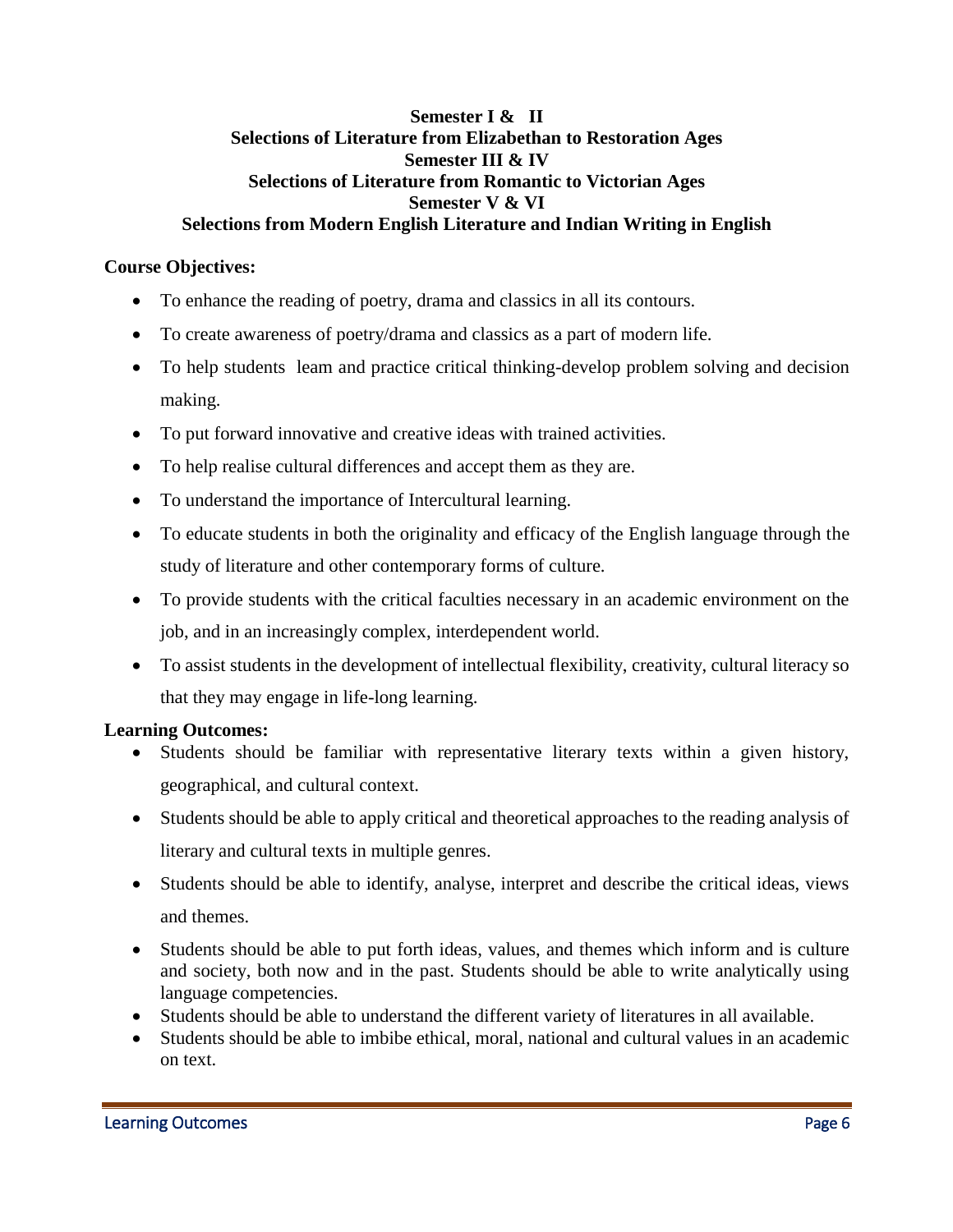## **B.A. SOCIOLOGY**

Sociology is the science that deals with the study of the manifestations, systems and social relations, a careful analytical and descriptive study through the pursuit of different research methods, in order to reach the rules and laws governing the conduct of these phenomena and social relations.

This science also means understanding the nature of various social realities so that this society can draw up strategic plans, set goals and programs that will work to increase progress and raise society. In this article, we will inform you of the most important goals that this science means.

#### **Objectives of Sociology**

- Studying the general principles and pillars of social life.
- Studying the patterns of human and social behavior and their effects on the individual and society.
- The study and analysis of parts of social construction is a detailed study. This is because all other political, economic and educational institutions are affected by the prevailing social order.
- Knowledge of the laws of social transformation, which are aimed at studying the bases and rules that society must follow to make a qualitative leap in the case of society.
- Diagnosis and treatment of the various social problems experienced by society and the development of various plans to address them.
- To highlight the correct social concepts and to correct misconceptions related to social life.
- Laying the foundations of an ideal society.
- Introducing various social institutions that serve the community.
- Explain the concept of social unity and encourage society to achieve this concept.
- Studying social relationships that combine individuals. Developing different social theories.

## **Student learning outcomes in sociology :**

By the time of graduation, sociology majors should be able to:

- Explain the sociological perspective, broadly defined; use sociological theory to explain social problems and issues; make theoretically-informed recommendations to address current social problems; and demonstrate the utility of the sociological perspective for their lives.
- Demonstrate the ability to interpret, locate, evaluate, generate, and use sociologically relevant data to test hypotheses and draw evidence-based conclusions.
- Integrate sociological theory, research, and data in order to assess various explanations of social phenomena and to assess social policy.

## **Upon completion of a B.A. in Sociology, students will:**

- Think critically about the causes and consequences of social inequality.
- Design and evaluate empirical sociological research.
- Explain and apply the major theoretical perspectives in sociology.
- Communicate orally and in writing about sociological concepts.
- Use their sociological education outside of the undergraduate classroom, particularly in their careers or further education.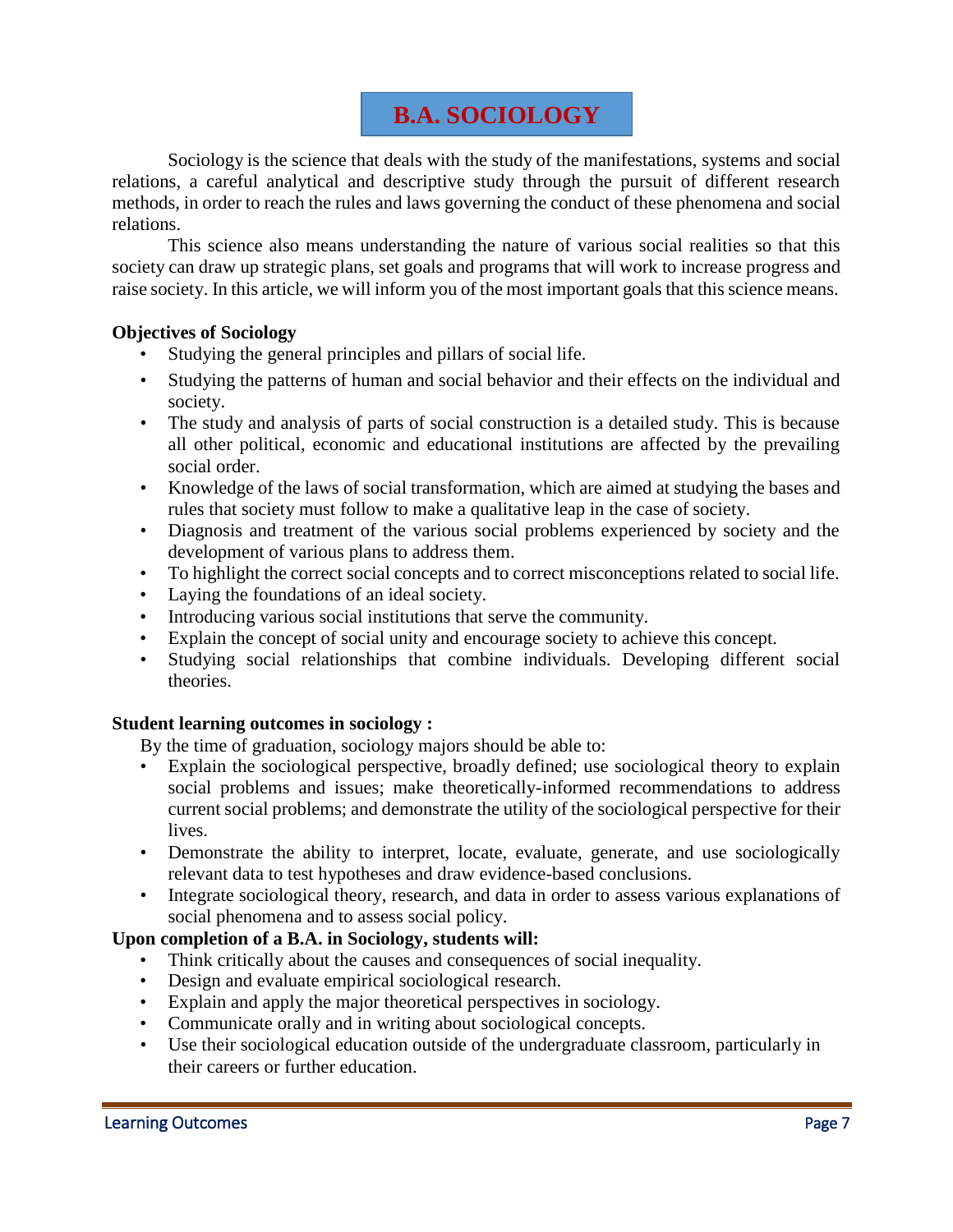#### **Semester I Sociology: An Introduction**

#### **Objectives of the Paper:**

- 1. This paper intends to induct the students to sociology as the beginner of the subject.
- 2. The paper thus aims to expose the students to the basic concepts in sociology.

#### **Mission, Goals, and learning Outcomes:**

The Sociology Department seeks to develop in students the sociological knowledge and skills that will enable them to think critically and imaginatively about society and social issues. Through coursework, internships, independent studies and collaborative research with faculty, the

Department encourages a commitment to social justice based on an appreciation of social and intellectual diversity and an awareness of social inequality.

The major in sociology is intended to serve as preparation for careers in teaching, delivery and administration of social and health services, urban and environmental studies, law, government service at local, state and federal levels and related occupations. The major also provides training for advanced graduate work in sociology, social work and other social sciences. Sociology is also recommended as a second major or minor for students of all other social sciences; for business; for the humanities; especially literature and theatre arts; for ethnic and area studies; for journalism and other various applied arts and sciences

Core courses provide students with a solid grounding in the fundamentals of the sociology discipline. Upper division concentrations in Deviance and Social Control; Interaction and Group Relations; Medical Sociology; and Social Change and Global Issues allow students to further focus and develop their understanding of specific fields within sociology.

## **Semester II Sociology**

#### **Themes and Perspectives**

#### **Objectives of the Paper:**

1. This paper intends to orient the students to certain basic perspectives in sociology.

2. The paper also intends to make students know in details about culture, stratification and mobility and the deviant patterns and social control in society.

#### **Outcomes:**

Our work in Student Affairs is guided by five learning themes which support the mission, values and educational outcomes of Goodwin College. Within each theme are broad outcomes that define and focus the themes. The themes and outcomes are used to guide the development and assessment of departmental and/or programmatic learning objectives.

## **Semester III**

## **Foundations of Sociological Thought**

## **Objectives of the Paper:**

1. The paper aims at orienting the students to the basic sociological thoughts of the great masters of sociology.

2. The paper also intends to help the students to shape their thoughts and ideas and also addressing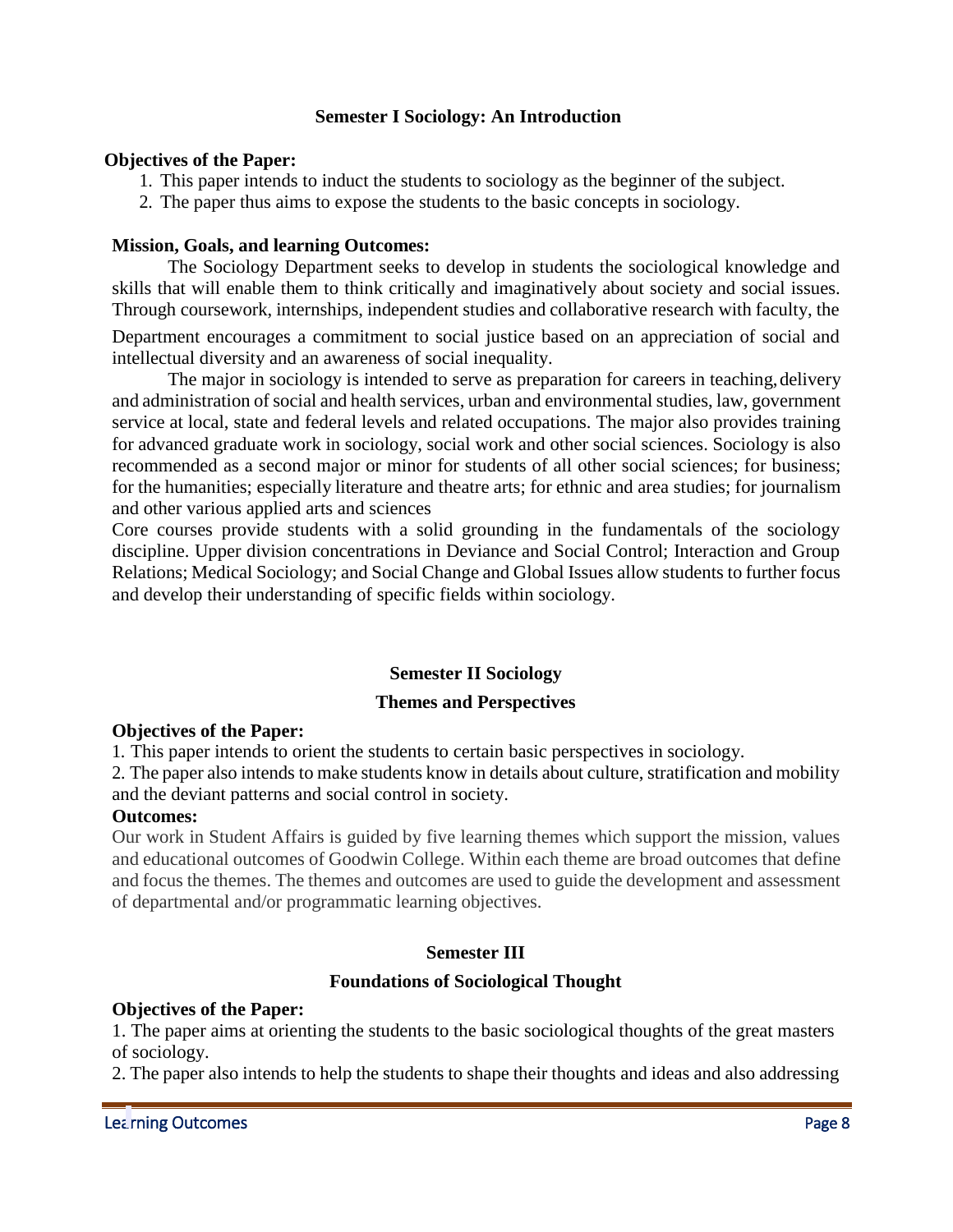many current sociological issues and problems.

3. The objectives of the course are to provide students with some basic conceptual resources for tackling substantive and theoretical material in their 2nd and 3rd years

#### **Aims:**

This course will provide a basic but comprehensive introduction to some of the intellectual traditions within sociology with a focus on the origins of the discipline. The course will provide the student with the necessary conceptual tools to understand the distinctive origin and nature of sociology as an academic discipline and as a wider cultural presence within modernity. In all cases emphasis will be placed upon the specific historical context of particular writers and theories. It will be argued that the emergence of sociology and the social sciences in general represents an intellectual response to the cultural and material problems of capitalist industrial societies in the 19th and early 20th centuries. The course will equip students with the concepts and information necessary to grasp the main themes of the classical sociological tradition. The objectives of the course are to provide students with some basic conceptual resources for tackling substantive and theoretical material in their 2nd and 3rd years.

#### **Outcomes:**

This course will provide a basic but comprehensive introduction to some of the intellectual traditions within sociology with a focus on the origins of the discipline.

The course will provide the student with the necessary conceptual tools to understand the distinctive origin and nature of sociology as an academic discipline and as a wider cultural presence within modernity.

In all cases emphasis will be placed upon the specific historical context of particular writers and theories.

It will be argued that the emergence of sociology and the social sciences in general represents an intellectual response to the cultural and material problems of capitalist industrial societies in the 19th and early 20th centuries.

The course will equip students with the concepts and information necessary to grasp the main themes of the classical sociological tradition.

#### **Semester IV**

#### **Indian Sociological Tradition**

#### **Objectives of the Paper:**

1. The paper intends to make the students understand the seminal ideas and thoughts reflected in the works of Indian Sociologists.

2. The paper also aims to help the students in understanding at the theoretical level the sociological issues concerning Indian society.

3. To acquaint the students to the continuities and contradictions in Indian society.

4. To help students understand the history of ideas related to the analysis of Indian society.

5. To analyse the role of colonialism, democracy, nation building and globalization in shaping contemporary Indian society.

#### **Course Outcome:**

To ensure that students have understood the formation of the discipline in India and the challenges that it has faced.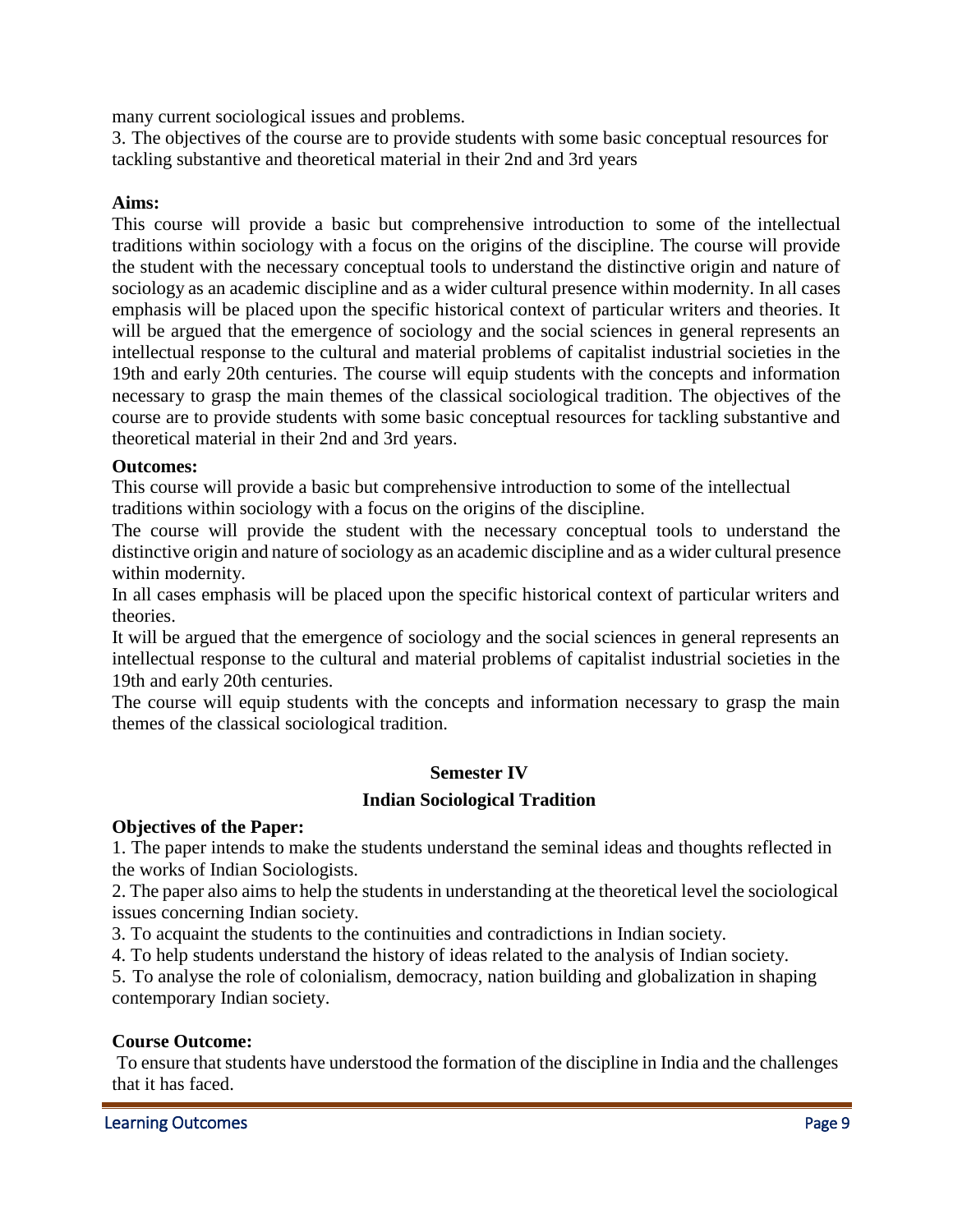To ensure that students have conceptual clarity and can articulate the main debates and arguments with regard to sociology in India.

To improve sociological understanding of Indian society.

### **Semester V**

#### **Indian Society: The Structural Issues**

#### **Objectives of the Paper:**

1. The paper aims at acquainting the students with Indian society in terms making them know the issues and problems confronting the institutions of caste and family.

2. The paper also aims to bring into fore the issues and problems concerning the tribes and rural communities in India.

#### **Course Outcome:**

Learning Outcome: Students will be able to identify the philosophical, economic and political developments that lead to the development of classic social theory. Students will identify the function of theory in the social sciences. Students will be able to understand how Marx, Weber, Durkheim and Simmel conceived the discipline of sociology.

#### **Semester VI**

#### **Current Social Problems in India**

#### **Objectives of the Paper:**

1. The paper is based on the problems the society in India is facing at present.

2. The paper thus intends to make the students know the nature, causes and consequences of those problems as well as the measures to put a check on them.

#### **Course Outcome:**

Learning Outcome: It is hoped that exposure to the course will lead to a better understanding of the Change and Development Isuues provide understanding about Paths and Agencies of Development, theories of development, Globalization Develop, a critical understandingregarding Development Programmes in India



#### **PROGRAMME OUTCOMES –**

1. Integrate student's learning across all facets of their lives.

2. Analyse critically and imaginatively. Develop skills of crtical analyse and interpretation.

- 3. Communicate effectively
- 4. Understand the ethical implications of ideas, communications and actions
- 5. Appear in competitive examinations.

#### **PROGRAMME SPECIFIC**

1. Understand background of our historic past, religion, customs, institutions,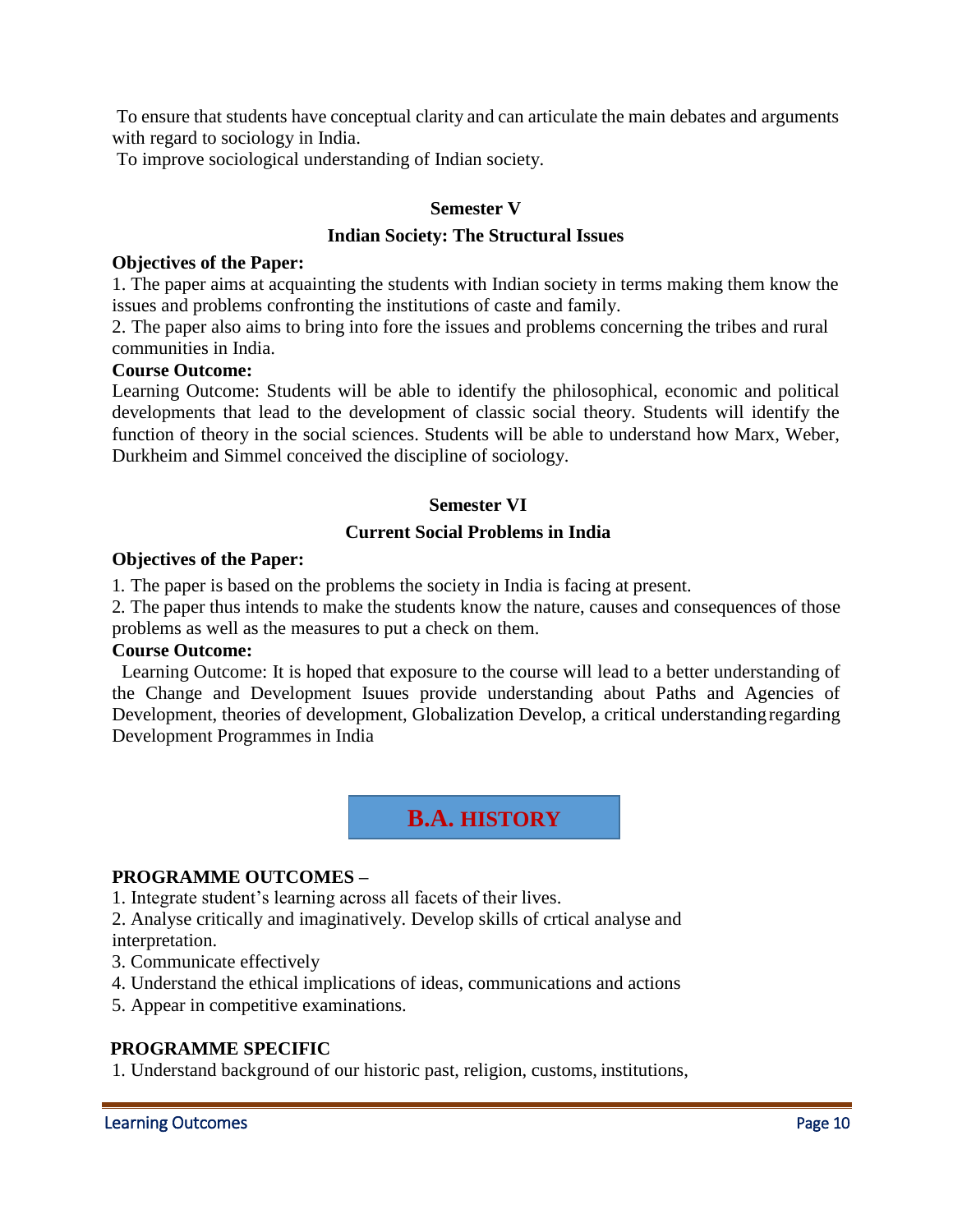administration and so on.

2. Understand Social, Political, Religious and Economic conditions of the people.

3. Understand the history of world with comparative approach.

4. Analyse relationship between the past and the present times and bringing its contemporary relevance.

5. Emphasis on developing critical thinking in historical writing, discussion and interpretation among students.

6. Prepare students for various competitive examinations.

## **B.A. First Year- Semester- I History of India from Earliest Times to 1525**

#### **Outcomes: -**

1. Study the ancient Indian civilization such as Harappa and Vedic and understand social, political and religious changes during the period.

2. Develop the ability to understand the origin and tents of Jainism and Buddhism.

3. Acquire knowledge about ancient Indian dynasties – Maurya, Gupta &Vakataka.

4. Introduction to prominent Sultanate dynasties and their administrative systems in medieval India.

5. Acquire knowledge on religious, culture and art history in medieval India.

## **B.A. First Year – Semester- II History of India from 1526 to 1761**

#### **Outcomes:-**

- 1. To understand rise and establishment of Mughal dynasty in India.
- 2. Know about the war of succession or Shahjahan and understand the Deccan Policy of Aurangzeb.
- 3. Introduction to history of Marathas; understand significance of coronation and administrative system of Chhatrapati Shivaji.
- 4. Analyse the Maratha War of Independence and study third battle of Panipat in Peshwa period.
- 5. Understanding foundation of East India Company's rule in India.

#### **B.A. Second Year- Semester -III History of India : 1764 to 1885**

#### **Outcomes:-**

- 1. Understand the rise of British Power in India and analyze their agrarian policy and land revenue system.
- 2. Analyze policies of Governor-Generals in India under East India Company's rule.
- 3. Study socio-religious movements of modern India.
- 4. Understand the administrative reforms introduced by Viceroys during establishment of British rule in India.
- 5. Analyze the causes of rise of Indian nationalism and emergence of local organizations.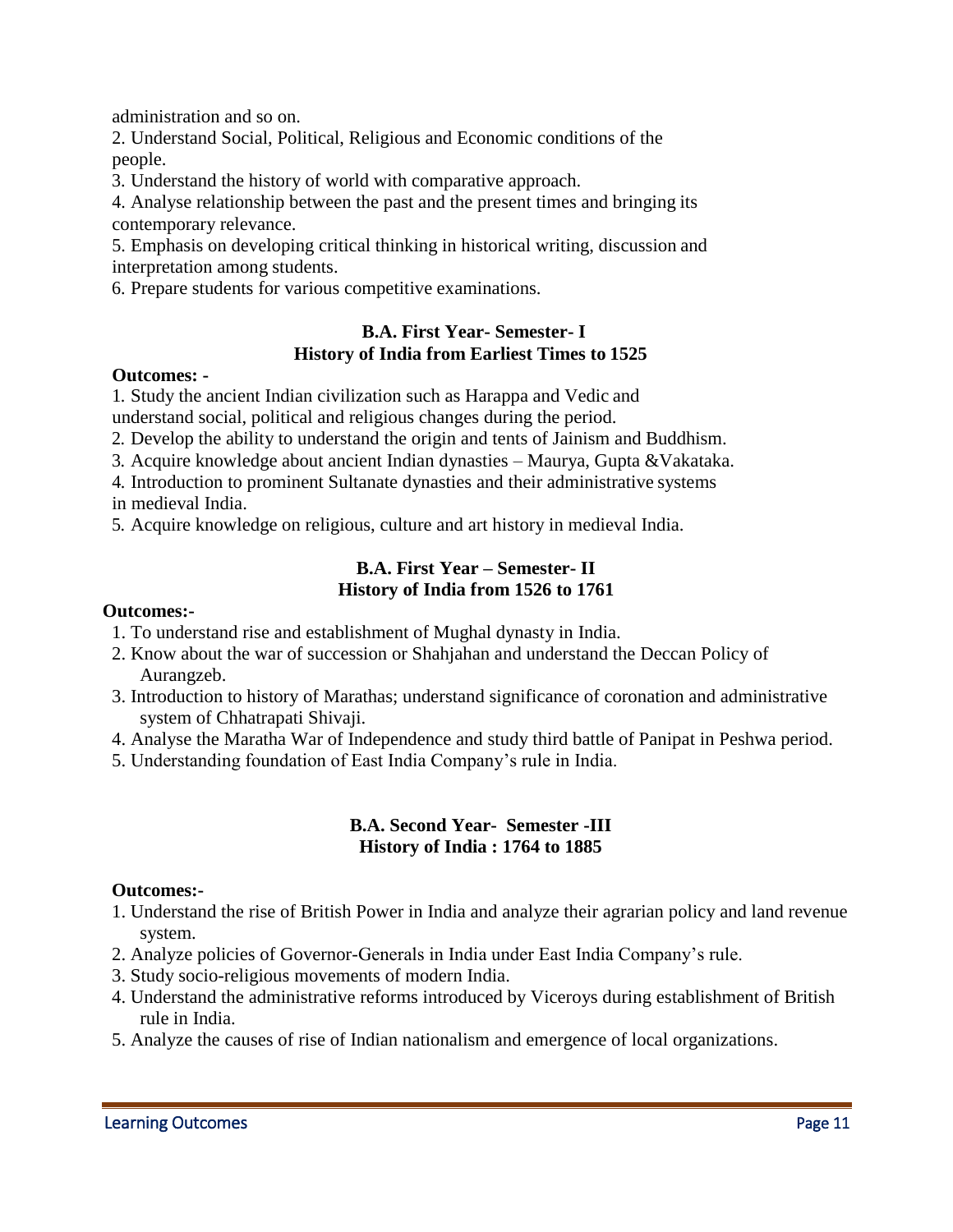## **B.A. Second Year- Semester IV History of India : 1885 – 1947**

#### **Outcomes:-**

1. Understand the origin and establishment Indian National Congress.

Understand the nature of moderates and extremists ideology.

2. Understand the phases of Indian National Movement and its impact under the leadership of Mahatma Gandhi.

3. Study various missions proposed by British government.

4. Examine role of Subhash Chandra Bose and his formed INA in struggle of Indian Independence.

5. Evaluate Mountbatten plan and Indian Independence Act of 1947.

### **B.A. Final Year- Semester- V Modern World – 1789-1920**

**Outcomes: -**1. Introduction to landmark events in World history.

2. Understand policy of imperialism and changes in world political order.

3. Emergence of State of Germany and its diplomatic policy.

4. Critically analyse background of First World War and international peace making attemptsthat followed.

## **B.A. Final Year – Semester- VI Modern World : 1920-1960**

#### **Outcomes:-**

1. Analyze causes for the rise of dictatorship in Europe.

- 2. Understand international crisis; inter world war period politics and events leading to Second World War and its aftermath.
- 3. Understand world politics after World War and attempts to restore World peace.
- 4. Introduction to political shifts in West Asia.



- Students will develop a solid understanding of the concepts of "space," "place" and "region" and their importance in explaining world affairs.
- Students will understand general demographic principles and their patterns at regional and global scales.
- Students will be able to locate on a map major physical features, cultural regions, and individual states and urban centers.
- Students will understand global and regional patterns of cultural, political and economic institutions, and their effects on the preservation, use and exploitation of natural resources and landscapes.

## **Vision, Mission, Goals**

#### **Vision**

Achieving a pioneer role in the field of Geography and Geographic Information Systems.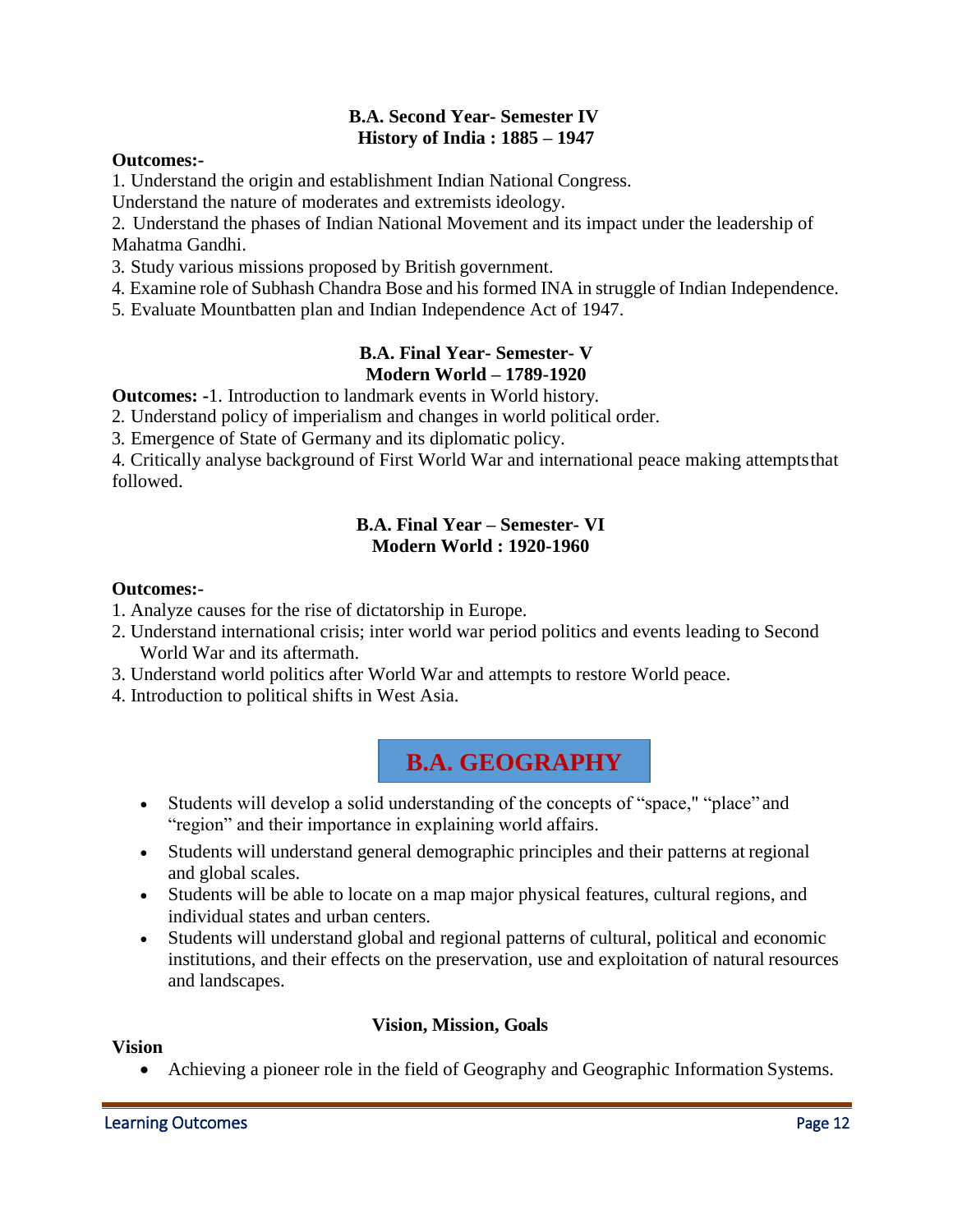- Improving teaching Quality
- Being distinctive amongst the other departments on the national, regional, and global levels.

#### **Mission:**

- Establishing a system of moral values and the commitment of the rules of scientific trusteeship, encouraging creative thinking and freedom of thinking
- Achieving quality and assurance in education, scientific research and community service by improving the student's personality to enable him/her to be self-learner.
- Introducing selected programs that help the students to fulfill his/ her academic and personal ambitions

#### **Goals:**

- The continuous development of academic curricula to cope up with the job market needs in the different geographic fields.
- Improving the students' abilities of knowledge, understanding and application of new scientific curricula, in addition to mastering the basic skills of self-learning
- Adapting a clear strategy for scientific research by focusing on solving the community problems and environment
- Publicizing the culture of quality and encouraging positive competition to improve the performance throughout the mutual academic dialogue.
- Achieving the value of teaching this field of study by using the available sources and the investment of students' abilities in understanding the environment and deepening loyalty
- Holding workshops and seminars for the academic staff to follow up with the latest scientific and technological improvements.
- Satisfying the community needs by the distinctive scientific service for the department and conducting research to solve the community and the environment needs.

## **B.A 1st Semester Introduction to Geography**

## **Course Objectives:**

This introductory paper is intended to acquaint the students with distinctiveness of Geography as a field of learning. The philosophy of the subject is to be taught in order to develop a keen interest in the subject and to pursue it for higher studies.

#### **Learning Outcomes:**

At the end of this course students are expected to have a holistic understanding of fundamental concepts of geography and thereby be able to analyze the interrelationships among them.

## **B.A 2nd Semester Physical Geography (Climatology)**

## **Learning Outcomes:**

1. Understand the effect of rotation of revolution the Earth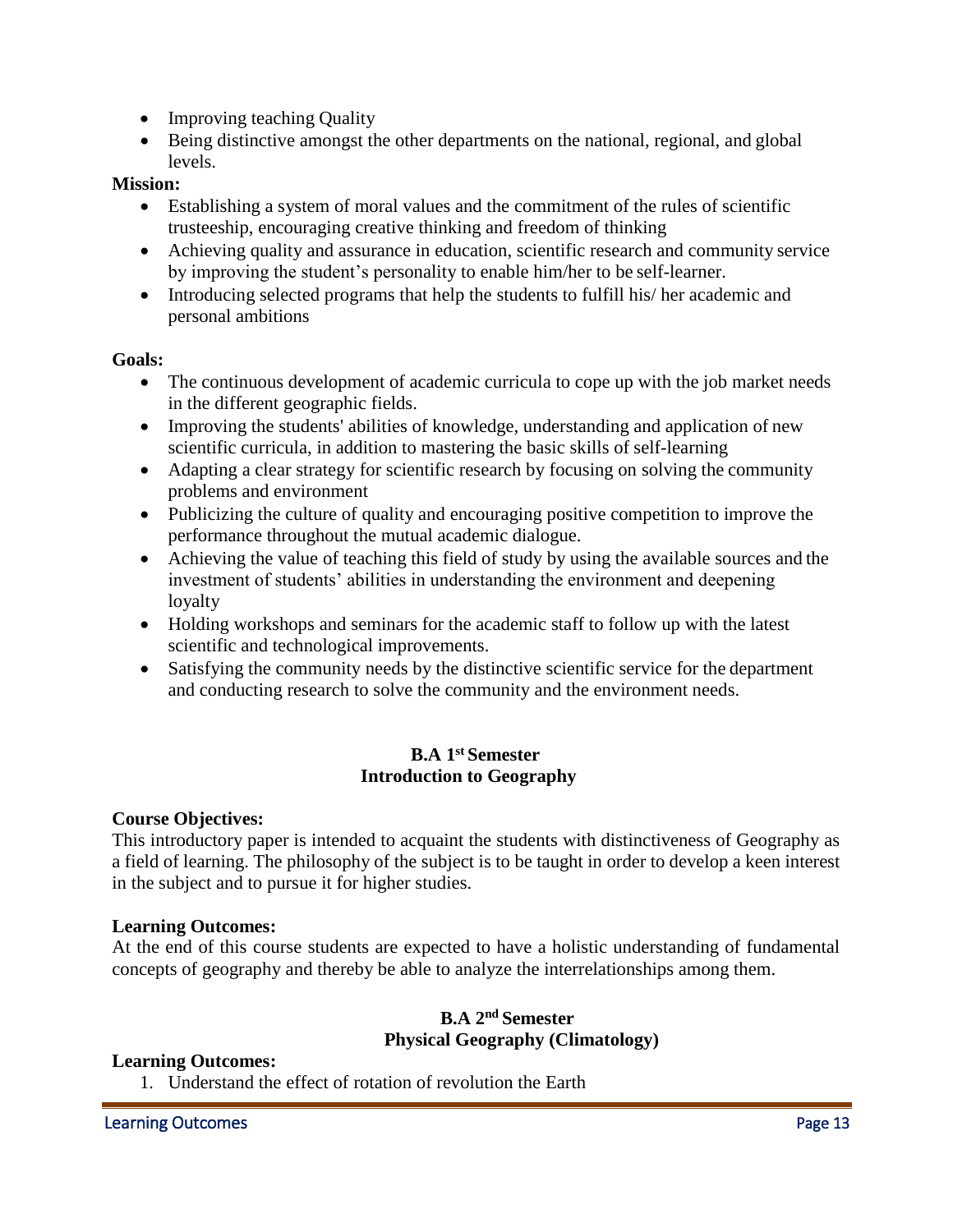- 2. Know the internal structure of the earth know the importance of longitudes & latitudes International Date line and Standard time
- 3. Understand interior structure of the earth
- 4. Understand Theory regarding of Origin of Continents and oceans
- 5. Study the formation of Rocks Understand the work of internal and external forces and their associated landforms.
- 6. Understand the importance of Atmosphere
- 7. Understand the composition of atmosphere
- 8. Know Measurement of Atmospheric Pressure and formation of Pressure Belts
- 9. Understand the types of winds

## **B.A. 3rd Semester Geomorphology**

## **Learning Objective:**

- 1) Understanding of natural processes which act on the earth's surface and the landforms.
- 2) The course also considers some of the practical aspects of reading a Geomorphological map, recognizes the landforms understanding the natural processes.
- 3) The field trip is the assimilation of the theoretical knowledge.
- 4) Introduce students to basic concepts of Geology and Geographic processes

## **Learning Outcomes:**

- 1) To know the fundamentals of Physical Geography.
- 2) Understand latitudes, longitudes and international dead line.
- 3) Acquire knowledge about origin of various landforms.
- 4) Understand the origin of oceans and currents.
- 5) To Understand formation of rocks their types and uses.
- 6) Understand the work of internal coerces.
- 7) Acquire knowledge of external forces.
- 8) Study the land forms and process.
- 9) Study the denudation processes.

## **B.A. 4th Semester Human Geography**

## **Learning Objective:**

- 1) Students will develop a solid understanding of the concepts of "space," "place" and "region" and their importance in explaining world affairs.
- 2) Students will understand general demographic principles and their patterns at regional and global scales.
- 3) Students will be able to locate on a map major physical features, cultural regions, and individual states and urban centers.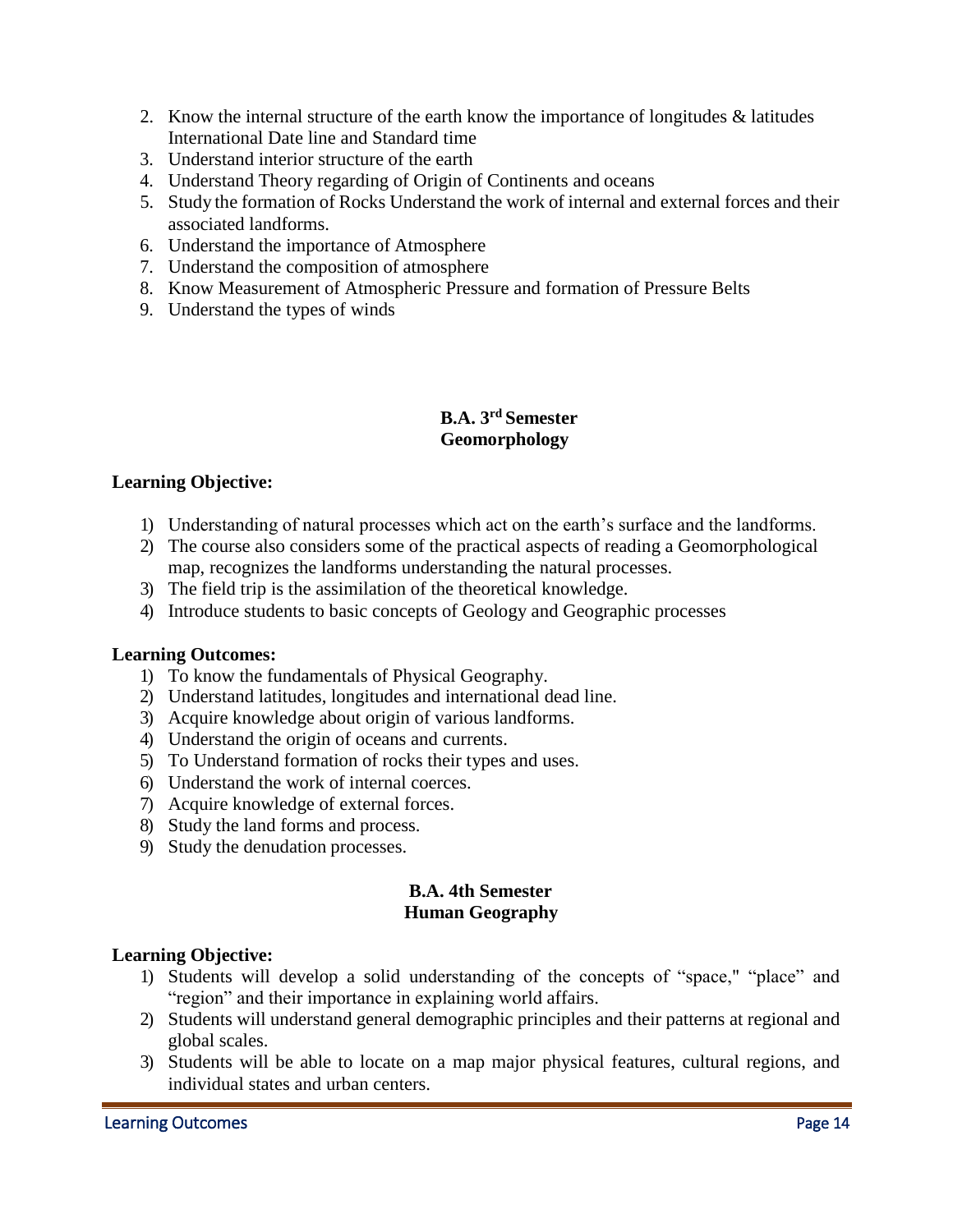4) Students will understand global and regional patterns of cultural, political and economic institutions, and their effects on the preservation, use and exploitation of natural resources and landscapes

#### **Learning Outcomes:**

- 1) Students will acquire an understanding of and appreciation for the relationship between geography and culture.
- 2) Students will have a general understanding of global human population patterns, factors influencing the distribution and mobility of human populations including settlement and economic activities and networks, and human impacts on the physical environment.
- 3) Understand the relationship of man and environment
- 4) Studies of races of man kinds.
- 5) Understand the modes of life of aximo, pigmy, gonad, Bhil and Nagas.
- 6) Importance of Right to Information Acts.

#### **B.A 5th Semester Geography of Maharashtra**

#### **Learning Objective:**

- 1) To familiar the students with basic knowledge of our state.
- 2) To prepare students for NET, SET and competitive examinations.
- 3) To aware the students with available natural resources and need of conservation and protection
- 4) To acquaint the student with prospects and problems of agriculture, industries, trade and transport of Maharashtra.
- 5) To know the demographic structure of Maharashtra.

#### **Learning Outcomes:**

- 1) Understand the Geographical Personality of Maharashtra
- 2) Study the Major river in Maharashtra
- 3) Study of major Agricultural crops of Maharashtra.
- 4) Study of major Agro based industries of Maharashtra.
- 5) Study of importants & Development of the tourism in Maharashtra.
- 6) Acquire knowledge of forests in Maharashtra
- 7) Study of population, Urbanization of Maharashtra.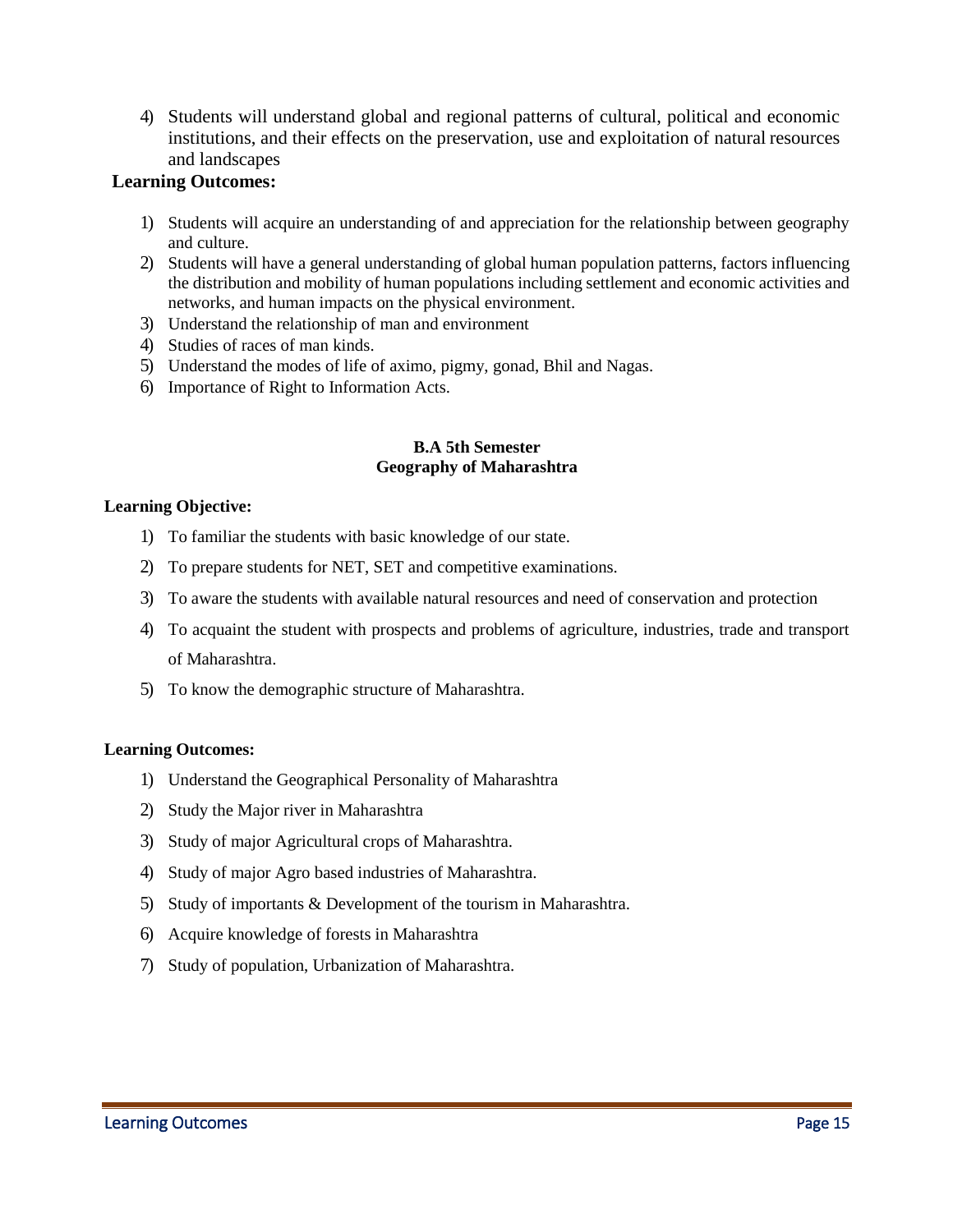#### **B.A 6th Semester Geography of India**

#### **Learning Objective:**

- 1) Students will get an introduction to the main regions of the India in terms of both their uniqueness and similarities.
- 2) Students will be exposed to historical, economic, cultural, social and physical characteristics of India.
- 3) Students will learn the relationships between the global, the regional and the local, particularly how places are inserted in regional and global processes.
- 4) In addition to the ability of understanding and reading maps, students will develop cartography skills and will be able to create maps on their own.
- 5) Students will be introduced to demographic, social and cultural attributes such as migration, social relations and cultural identity.

#### **Learning Outcomes:**

- 1) Identifying and explaining the Indian Geographical Environment, from global to local scales.
- 2) Applying geographical knowledge to everyday living.
- 3) Applying knowledge of global issues to a unique scientific problem.
- 4) Showing an awareness and responsibility for the environment and India.
- 5) Evaluating the impacts of human activities on natural environments special reference to India

#### **Practical Geography all Semester**

#### **Course Objectives:**

The course aims to develop skills of map reading and understanding. It also encourages students to understand and correlate the different measurement systems which are essential to understand the geographical concepts.

## **Learning Outcome:**

- 1) To learn drawing of Scale Diagram for representing geographical data.
- 2) Skill of drawing of map, grapes, diagrams scale.
- 3) Students are expected to be familiar with the basic cartographical skills such as basic elements of map and map reading.
- 4) Get skill of Drawing of projection.
- 5) Aquaria knowledge of map making techniques.
- 6) To understand to choice of projection according purpose of making maps.
- 7) Study of Scales, Projections and Surveying (with the help of plane Table)
- 8) Understand the different surviving techniques.
- 9) Knowledge about preparation of layout.
- 10) Understand the socio economic condition of the villages.
- 11) Acquire knowledge of preparation of drawing of profile with the help of Dumpy level.
- 12) Acquire knowledge of preparation of drawing of profile with the help of Prismatic Compass
- 13) Interpretation of Toposheet, weather reports, Cartographic techniques & Geo Statistical Methods.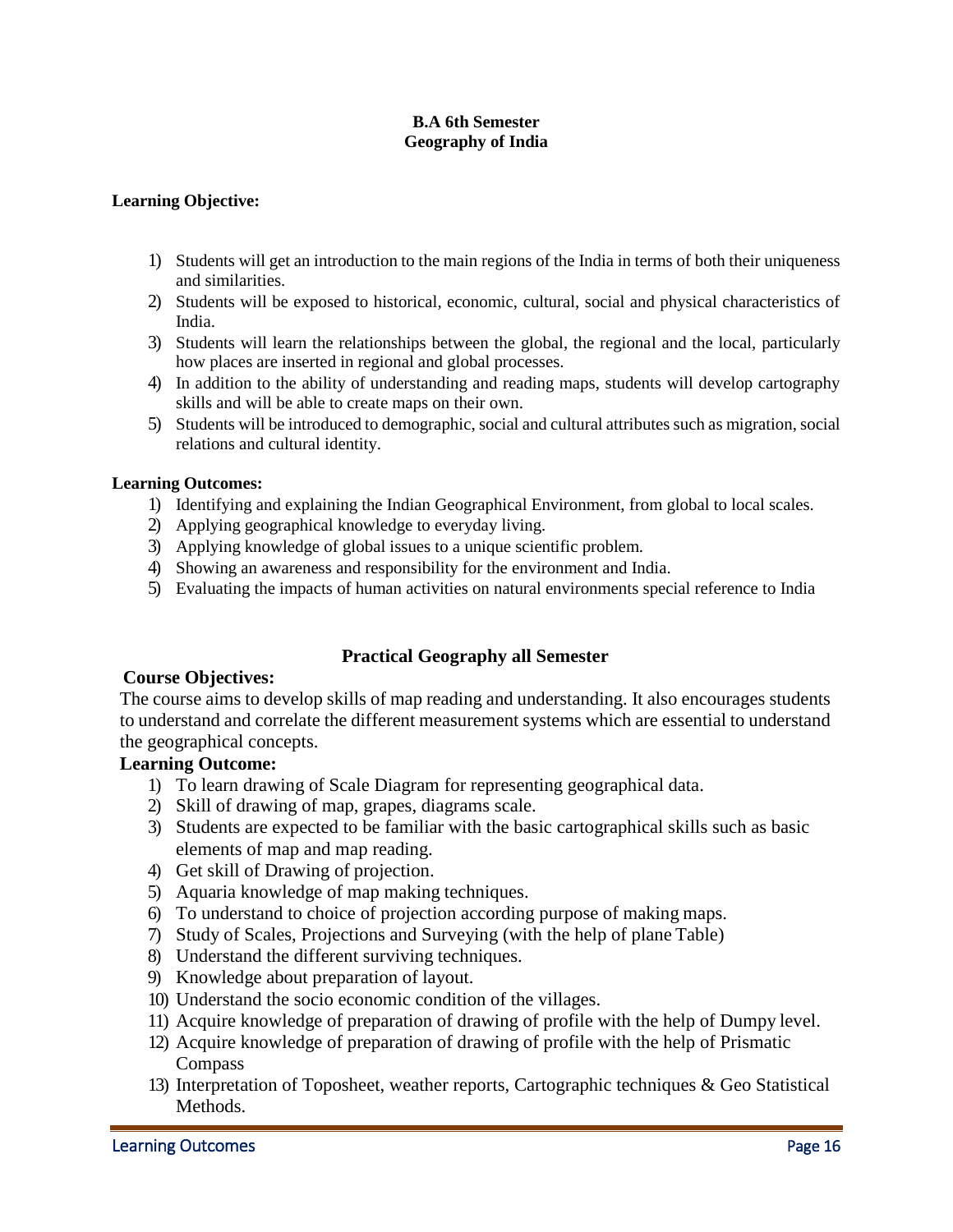- 14) Understand the History of Remote Sensing
- 15) Know Arial Photographs and Satellite Imageries
- 16) Acquire Knowledge about Indian Remote sensing.
- 17) Investigate components and function of GIS
- 18) Study GIS Data models.
- 19) Introduce GPS and Its Functions.
- 20) Make use GIS & GPS software.
- 21) Understand the basic concept of RS.
- 22) Identify the various landforms.
- 23) Mapping and interpretation of Arial Photograph.
- 24) Calculation of scale of land sat imageries.

## **B.A. ECONOMICS**

#### **B.A. I – Micro Economics**

#### **Aims & Objective of Economics 1. Ability to use Economic Problem Solving Methods**

#### **Objectives**-

- 1. Students will be able to use quantitative, graphical and Statistical methods to solve economic problems.
- 2. To acquaint the students with the contemporary economic problems and enable them to appreciate the efforts being made to tackle them.
- 3. To enable them to acquire skills in interpreting
- 4. simple statistical data.

#### **Learning Outcomes**

- Students will appreciate how Economics engagement can improve our lives and our world
- Students will be able to articulate and defend their own points of view
- Students will be able to defend their views in oral and written contexts
- Students will be able to apply their analytical and communication skills to these issues
- The study of economics provides students with a range of important skills necessary to continue in the field of research and analysis, and equips students with a portfolio of widely transferable skills valued by employers.
- Understanding how different degrees of competition in a market affect pricing and output.
- Knowing the decision making of consumer.
- Identifying the nature of revenue and cost of production.
- Comprehending the demand function and production function.
- Realizing various production theories.
- Clarifying the meaning of Marginal, average, total revenue, and Marginal, average and total cost and its implication.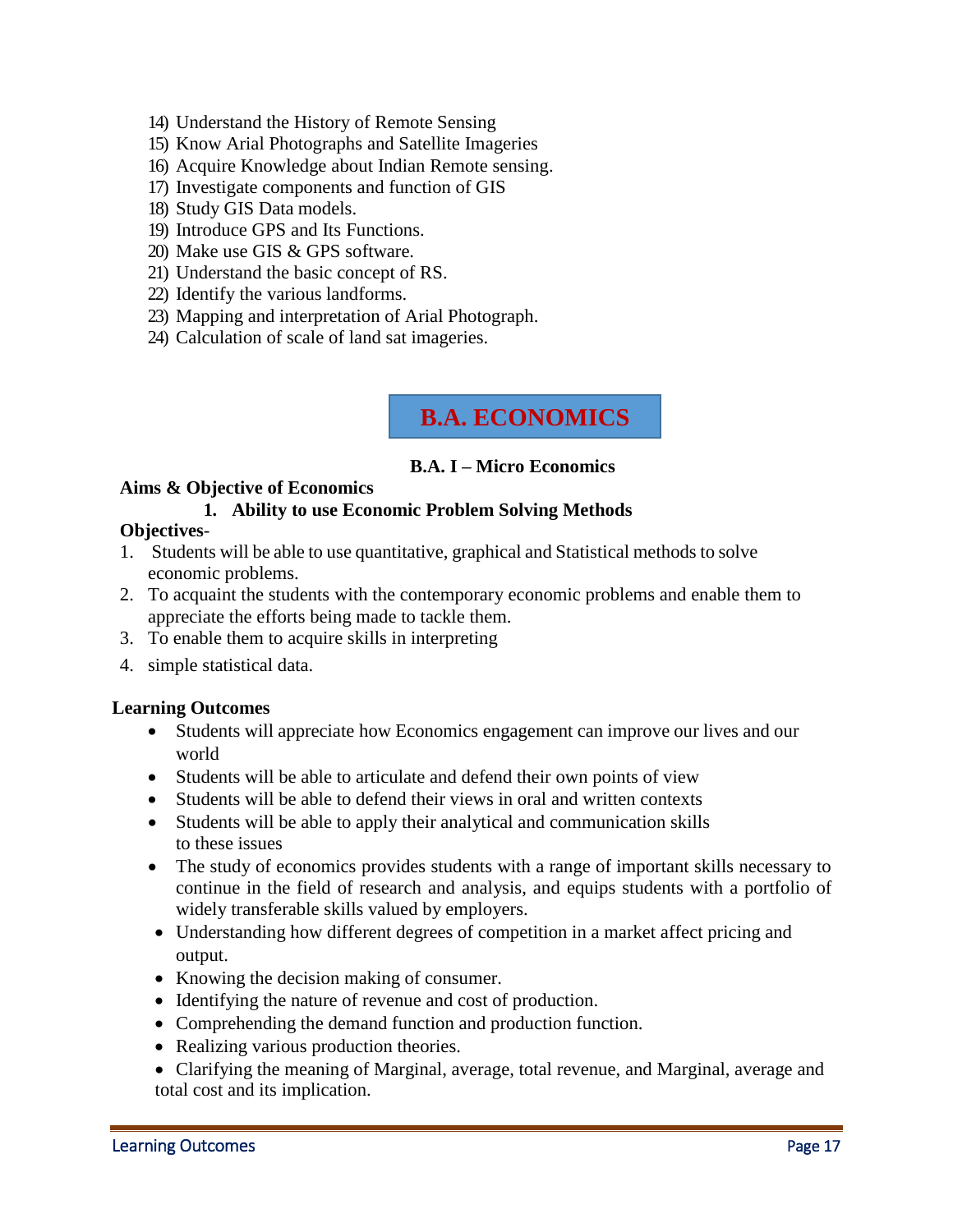- Awareness of different markets structure.
- Understanding pricing in different markets.
- Judging the factor pricing.

## **B.A. II**

## **Macro Economics**

## **Aims & Objective of Economics**

1. Advanced Understanding of the Macro Economic Theory of how the Economy Functions

## **Objectives-**

- 1. Students should be able to show a proficiency with the closed economy macro- economic model of the economy.
- 2. Students should be able to show a proficiency with the open economy macro-economic model of the economy.
- 3. Applications of Macro and Indian Economic Theory to Monetary Policy, Banking, Digitization etc.
- 4. Analyze monetary policy, banking and Digitization documents such as Federal Reserve statements and articles from the financial press, Budget, New Banking development.
- **5.** Use financial/economic databases to collect a macro and Indian economic data set.

## **Learning Outcomes**

- Economic graduates have gone on to employment in a range of professional roles in both business and public sectors, such as international banking and finance, Budget, National governments in many parts of the world, international organizations and development agencies, non-governmental organizations, academia and current economic development.
- Economics-Finance majors should have an in-depth knowledge of macroeconomic policies and financial markets. Our majors should be able to discuss the motivations and impacts of policy decisions, especially with regards to the business environment. Students must be able to interpret news and events in the media from an economic perspective. This analysis of real world events will help students to improve their decision making in a national and international context.
- Creating awareness about changing macro-economic policies and theories.
- Understanding the meaning, function and role of commercial banking.
- Comprehending the procedure of an account opening, operating and closing.
- Knowing the structure, function and role of RBI in economic development.
- Judging the progress of financial inclusion.
- Evaluating the importance, characteristics and components of the financial Market.
- Understanding the role and types of development banks and Non-banking financial intermediaries.
- Realizing the banking reforms and Basel Norms-I and II.
- Identifying recent trends in Indian Banking such as E-Banking, MICR Clearing, ATMs, Credit cards and Debit Cards, Travelers Cheques, Gift Cheques, Demat Account. B.A.- II Macro Economics
- Identifying the basic concepts and theories of Macroeconomics.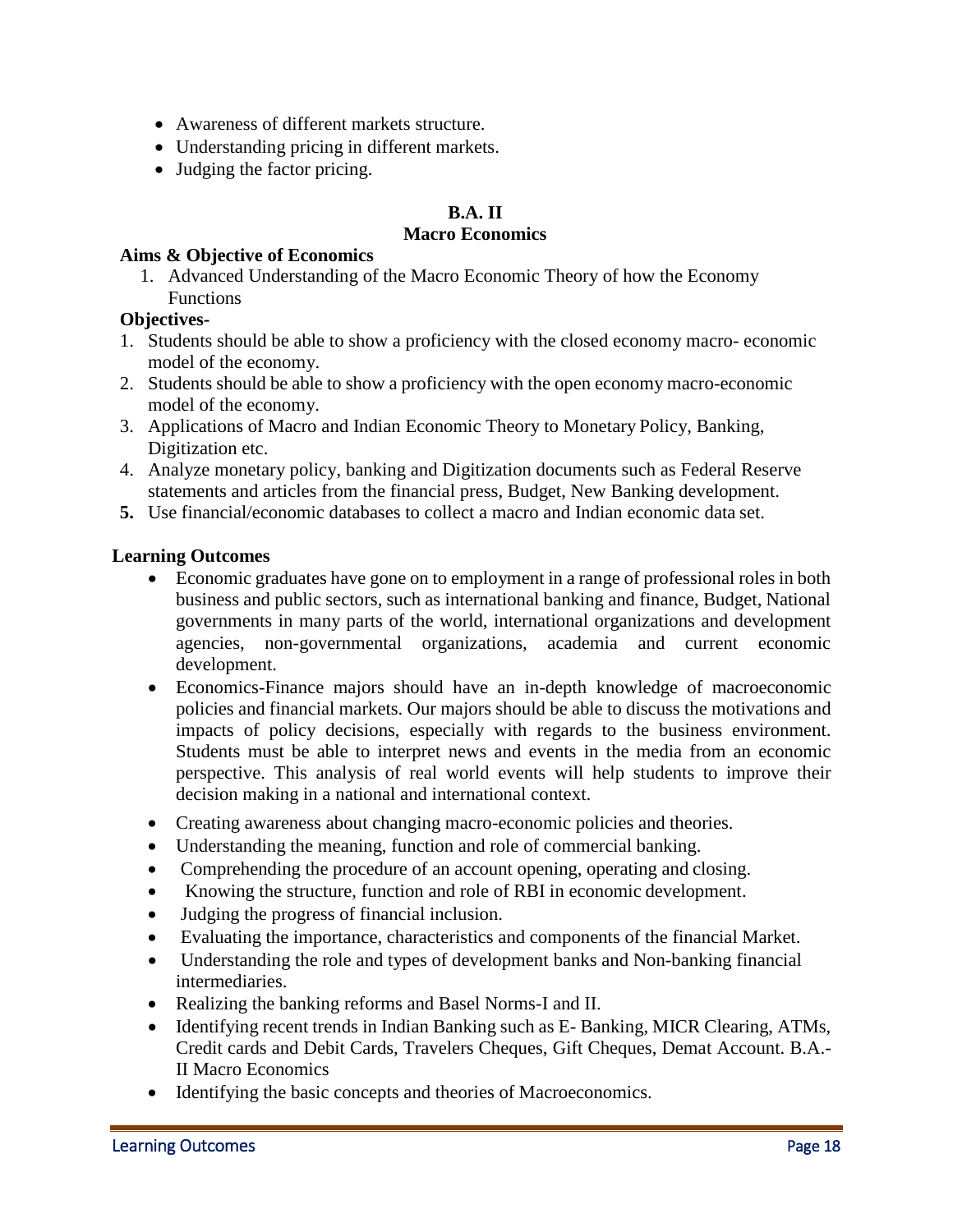- Awareness about changing macroeconomics policies and theories.
- Understanding various concepts such as; GDP, GNP NNP, Personal Income, Disposable Income, Per Capita Income, and National Income.
- Identifying the factors determining gross domestic product, employment, the general level of prices, and interest rates.
- Realizing the law of markets, consumption function and investment function.
- Judging the role of fiscal policy and monetary policy in a Developing economy.
- Knowing features, phases and theories of trade cycles.
- Evaluating types, merits and demerits of taxes.
- Comprehending the role of public finance in developing economy.

## **B.A. III Indian Economics**

## **Aims & Objective of Economics**

3 - Advanced Understanding of the Indian Economic Theory of how the Economy Functions

## **Objectives**-

- 1. To deepen their understanding and knowledge about the impact of development on environment.
- 2. To develop favorable attitudes towards conservation and wise use of natural resources.
- 3. To help them to understand that different sectors of the Indian economy are interlinked and they should develop simultaneously through planned and coordinated efforts.
- 4. To familiarize them with the different criteria of dividing world economy and to know why some countries are rich and some poor.

## **Learning Outcomes**

- $\bullet$  Developing the skill of data collection  $\&$  use of sampling techniques in research.
- Developing the knowledge about theories of economic growth & Development and issues of economic planning.
- Understanding characteristics, features, structural changes in Indian Economy.

 Comprehension of the nature and impact of New Economic Reforms on the Indian Economy.

- Knowing the problems of unemployment, poverty, rising economic and social inequality and problems of regional imbalances in India.
- Evaluating the changing role of agriculture, industrial and service sector and foreign sector in Indian Economy.
- Measuring the problems and prospects of cottage and small scale industries, and industrial sicknesses.

 Measuring the growth, volume, composition and direction of India's foreign trade and capital inflow since 1991.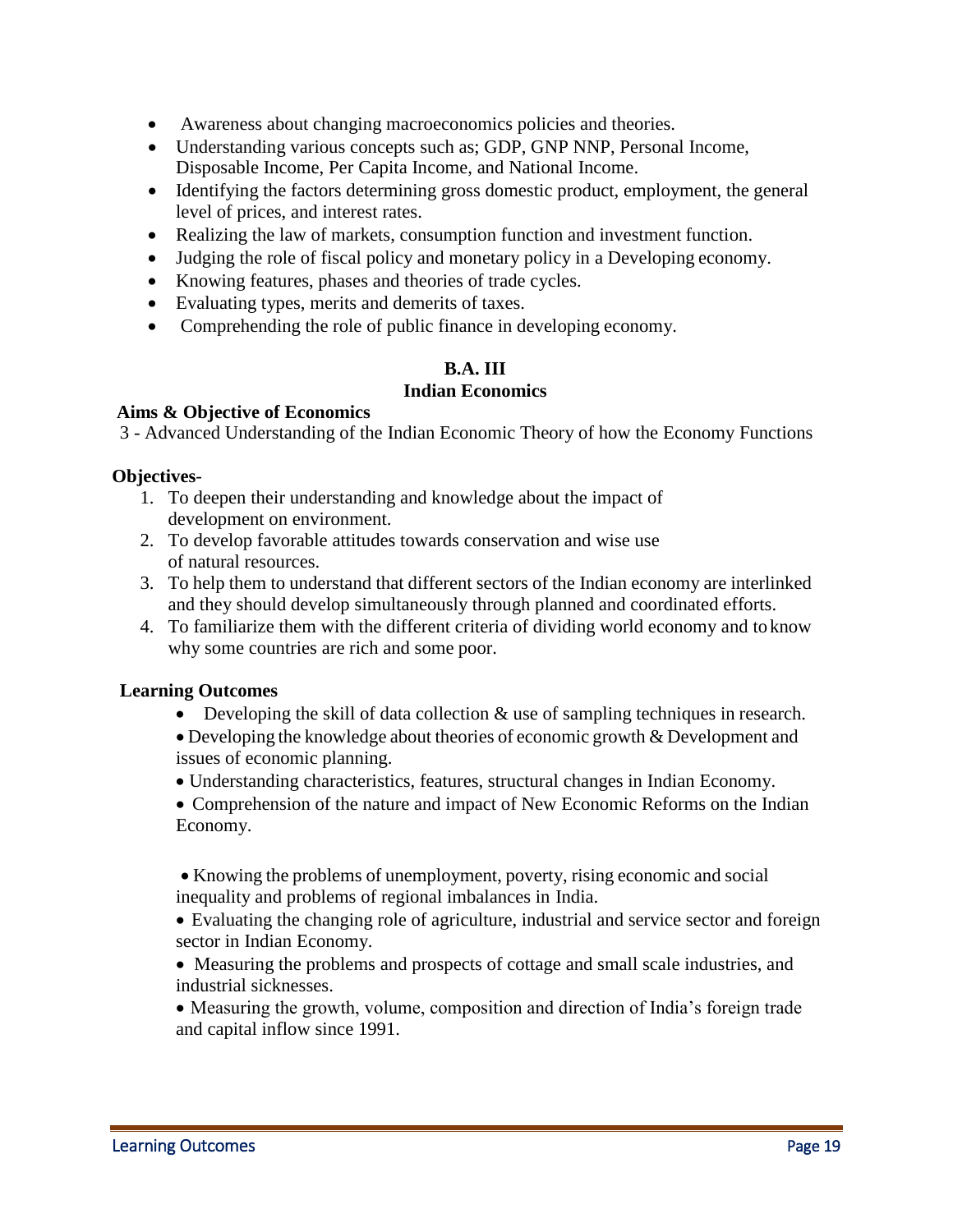## **B.A. PHILOSOPHY**

## **B. A. I Year (1st & 2nd Sem.) Ethics (Indian & Western)**

### **Objectives**

Students will be able to engage in rational and civil discourse about difficult and emotionally laden topics in a respectful manner

- Morality forms the heart and soul of Human Life. This paper makes the students acquainted with ethical norms in the context of Indian Society and Culture.
- Also about the detailed analysis of ethical language and helps us resolve the conflicts in that arena.
- The study of this paper brings about the importance of values in human conduct and how these can help us in varied aspects of day today life.

#### **Learning Outcomes**

- Students will recognize ethical issues in life and work, and will be able to make thoughtful and responsible decisions in light of them.
- Study of Ethics makes a person moral in its real sense. It also helps to build and develop his/her personality.
- Students will be able to engage in rational and civil discourse about difficult and emotionally laden topics in a respectful manner
- Students will appreciate how philosophical engagement can improve our lives and our world
- This paper helps us resolve the conflict of values we face every day to a larger extent. It eases out the challenges and helps retain the ultimate virtue of Humanity.

## **B. A. II Year (3rd & 4th Sem.) Logic (Indian & Western)**

#### **Objectives**

- Understand philosophy and philosophical & Logical thinking Objectives
- Students will understand what philosophical & Logical thinking is, and how to use it
- Students will be able to recognize, understand, and critically evaluate complex arguments
- Students will be able to reasoning Capacity.
- Students will see the relevance of philosophical thinking to issues in the broader world, including the business world

## **Learning Outcomes**

- Students will be able to articulate and defend their own points of view
- Students will be able to apply their analytical and communication skills to these issues
- Students will be able to express complex ideas clearly, cogently, and concisely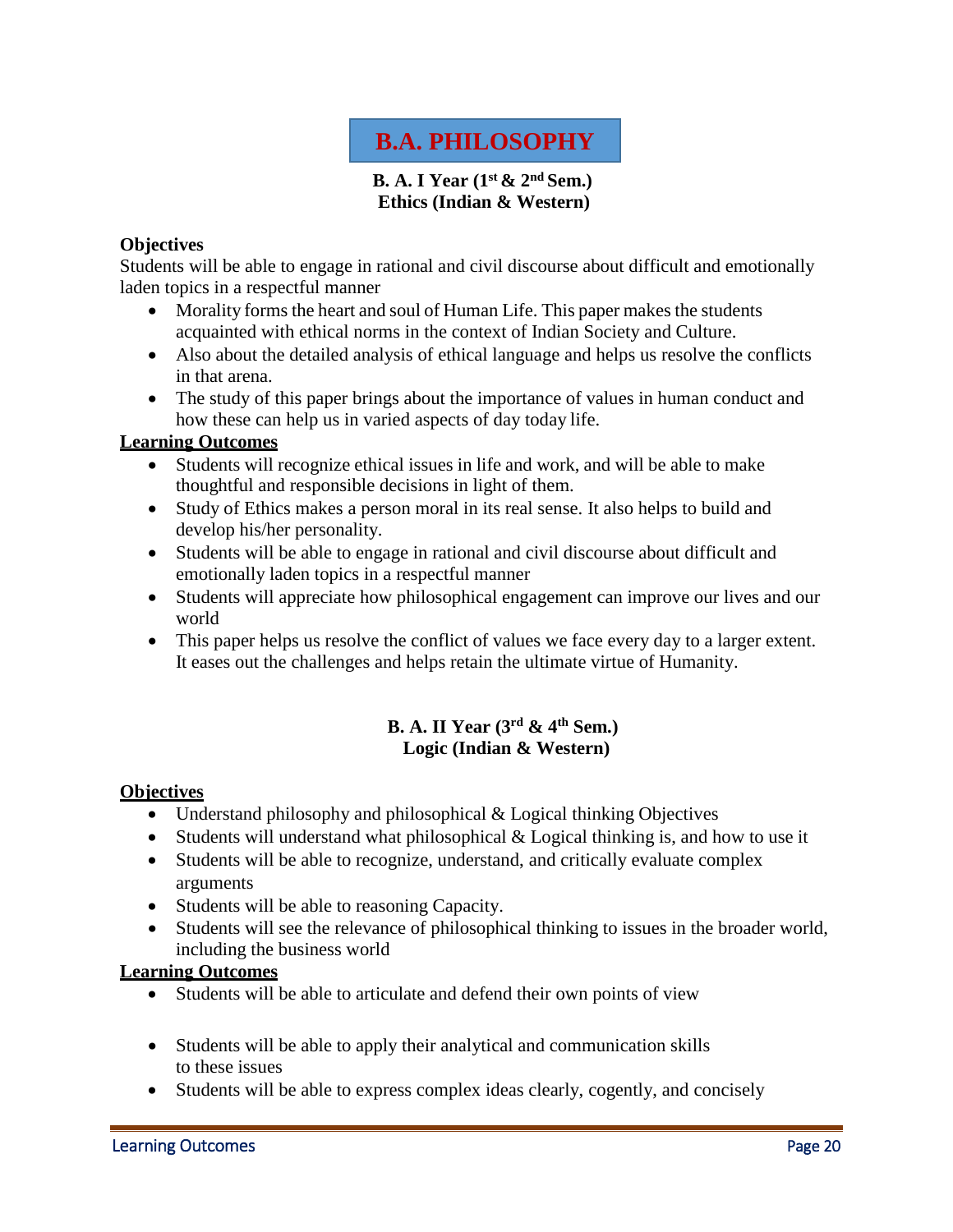## **B. A. III Year (5th & 6th Sem.) Logic (Indian & Western)**

#### **Objectives**

Students will have a command of the basic fields of philosophy

- Epistemology deals with various problems of Knowledge, i.e. the sources and validity of Knowledge. It also deals with the facts and revolves around the root word 'Episteme,' which means 'Knowledge.'
- Whatever we get to see around is a part and partial of this physical World but there are certain concepts and things which surpass these boundaries of the concrete world. And that which goes beyond physics is Metaphysics. The aim of this paper is to make us acquainted with the same.

#### **Learning Outcomes**

- It helps us have an accurate understanding of almost everything after the analysis of it, from various perspectives.
- The study of nature of Soul, Man, World, God etc., makes us decipher those things which are beyond the reach of Physical Sciences.
- Students will be able to defend their views in oral and written contexts

**B.A. MARATHI**

After successful completion of three year degree program in B.A. a student should be able to;

## **Department of Marathi Programme Outcomes**

- युवक वयोगटातील विद्यार्थ्यांची भाषा व वाङ्मयविषयक मनोभूमिका दृढ होते.
- भाषा व संस्कृती आणि साहहत्य व संस्कृती यांचा अनुबंध समजून घेता येतो.
- मातृभाषा व साहित्यातून मानवी जीवनव्यवहार समजून घेता येतो.
- समाजव्यवहारात भाषेचेयथोचचत आकलन व वापर करण्याची क्षमता ववकमसत होते.
- व्यक्ततमत्त्व ववकास साध्य करता येतो.
- भाषेवर प्रभुत्व निर्माण करता येते.
- चौकस वाचनातून शब्दसंग्रह वाढतो.
- समाजामध्येवावरण्यासाठीची संवेदनशीलता ववकमसत होते.
- नवननममातीक्षमता व अमभव्यक्ततक्षमता ववकमसत होते.
- सामाक्जक बांचधलकी ननमााि होते.
- साहित्य व संस्कृतीविषयी ज्ञान संग्रहण, संक्रमण प्रक्रिया गतिमान होते.
- विशिष्ट समस्येची चिकित्सा करता येते.
- नोकरी व रोजगाराच्या संधी शोधता येतात.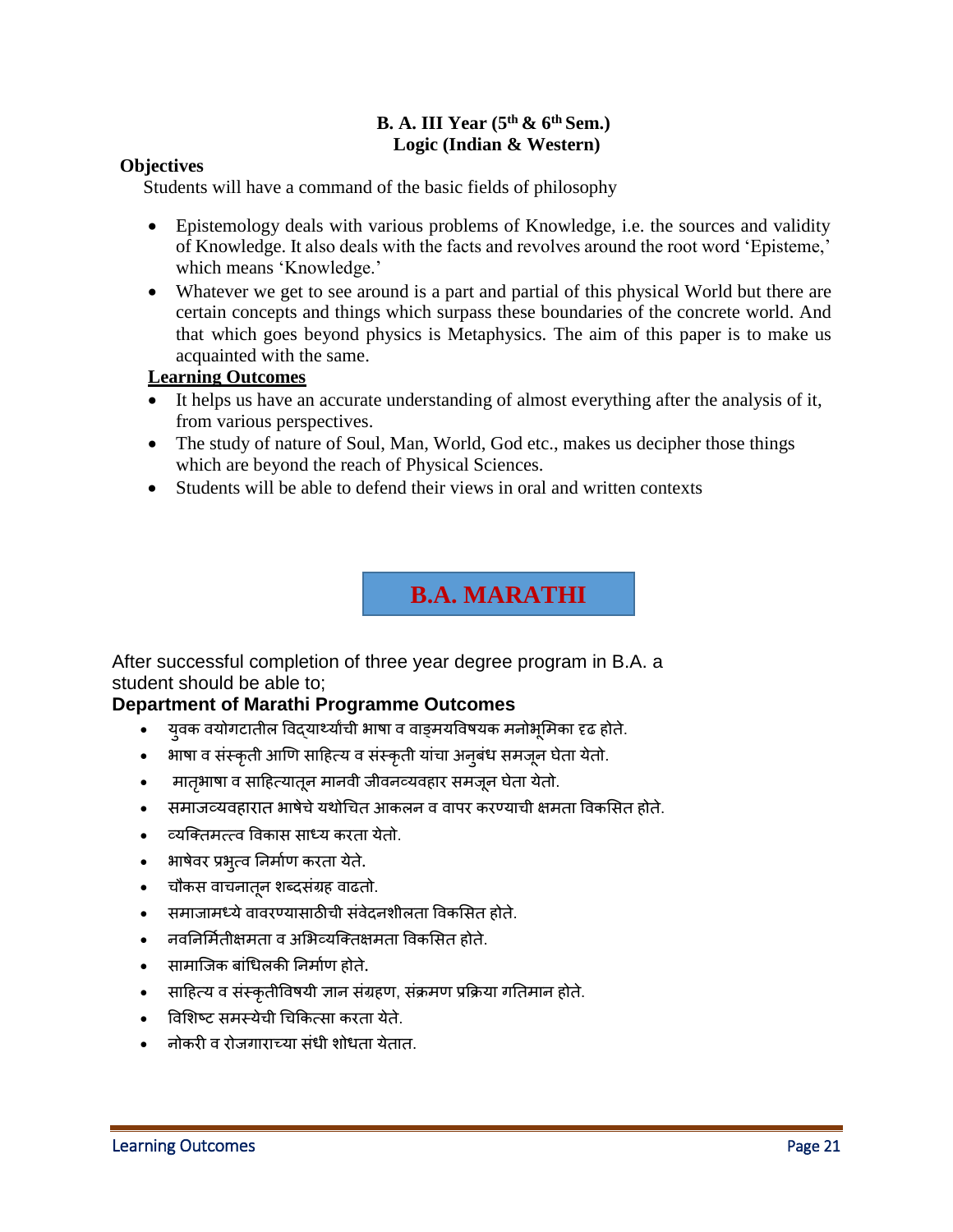## **Dept. of Marathi Programme Specific Outcome**

- साहहत्य व भाषाववषयक आकलनक्षमता वाढते.
- विविध वाङ्मय प्रकार समजून घेता येतात.
- मराठी साहहत्य, भाषा व संस्कृती यांचा जवळून पररचय होतो.
- आधुननक मराठी साहहत्यातील ववववध वाङ्मय प्रवाहांचा पररचय होतो.
- मराठी भाषा व साहहत्य अवलोकनाची रूची वाढते.
- साहित्यकृतीला मुक्त प्रतिसाद देण्याची क्षमता निर्माण होते.
- मराठी साहित्याच्या परंपरेचे स्थूल ज्ञान मिळते.
- साहहत्यप्रकारांचा ताक्त्वक गतीववकासात्मक अभ्यास होतो.
- $10\,$ साहित्यकृतींमधील सांस्कृतिक संदर्भां चे ज्ञान मिळते.
- साहित्यभाषा व व्यवहारभाषा यांचे ज्ञान मिळते.
- साहित्यातून प्रकट होणार्या मानवी मूल्यांचे आकलन होते.
- लेखन, वाचन, संभाषण, आकलन, परीक्षण ई. भाषिक कौशल्यांचा विकास होतो.

## **Course Outcomes - B.A.I, II, III**

## **Unit I –** वैचाररक

- वैचारिक साहित्याचे स्वरूप लक्षात येते.
- समाजसुधारकांच्या मौमलक ववचारांची माहहती ममळते.
- वैचाररक जाणिवा प्रगलभ होण्यास मदत होते.
- लमलत साहहत्यप्रकाराची ओळख होते.

## **Unit II** ललित

- व्यक्तिचित्रण, कथा, ललित लेखनाची प्रेरणा मिळते.
- साहित्यातील लालित्याचा आस्वाद घेण्याची क्षमता निर्मा ण होते.

### **Unit III** कववता

- कववतेच्या ववववध प्रकारांची माहहती ममळते**.**
- कववतेच्या ववववध कालखंडाचा व प्रवाहाचा अभ्यास होतो.
- विद्यार्थ्यांमधील कविमन विकसित होते.
- $\bullet$  कवितेचे चिकित्सक अध्ययन करण्याची दृष्टी प्राप्त होते. .

#### **Unit IV –**उपयोक्जत मराठी

- लेखनववषयक ननयमांची ओळख होते.
- लेखनामध्येअचधकाचधक अचूकता येते.
- मुहितशोधन कौशलयाची ओळख होते.
- मुद्रितशोधक म्हणून रोजगार मिळवता येतो.
- पत्रलेखनाचेकौशलय अवगत होते.
- पररचयपत्राचा आकृतीबंध लक्षात येतो.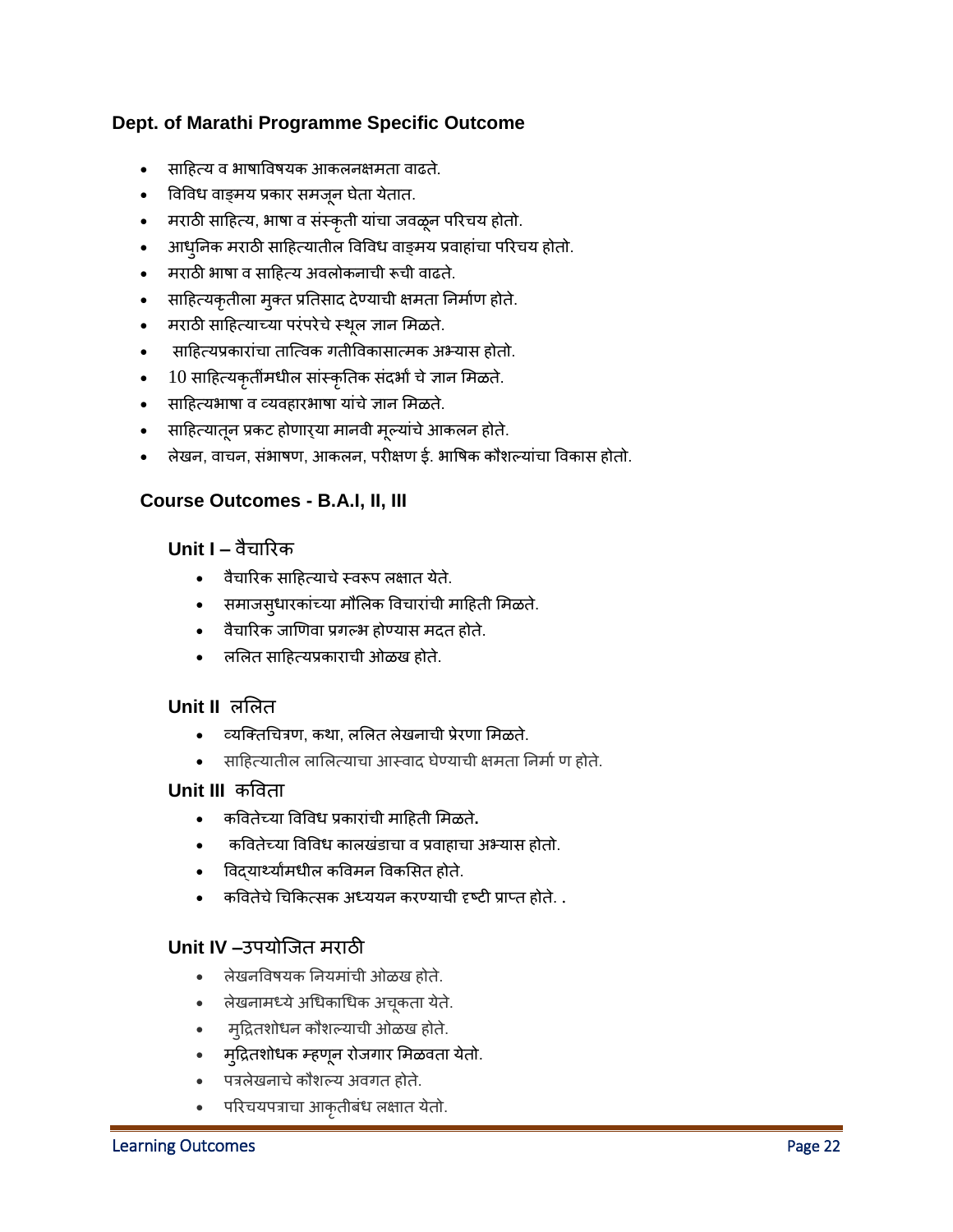- वततत्ृव कलेचा ववकास होतो.
- सूत्रसंचालन कौशलय ववकासाला वाव ममळतो.
- महहतीपत्रकाची व्यावहाररक उपयोचगता लक्षात येते.
- ननमंत्रि पत्रत्रका व महहतीपत्रत्रके चा आकृतीबंध लक्षात येतो.



## **अर्वाचीन मरवठी कवर्तव (Poetry) Course outcomes of Marathi Literature**

- कविता या वाङ्मय प्रकाराची समृद्धता अवगत होते.
- आधुननक काळातील नामवंत कवव-कवनयत्रींचा पररचय होतो॰
- काव्यलेखनात रूची निर्माण होते.

#### तहान **(Novel)**

- कादंबरी साहहत्यप्रकाराची ओळख होते.
- कादंबरीचे विविध प्रकार व लेखनपद्धती अवगत होते.
- कादंबरी अभ्यासाची दृष्टी प्राप्त होते.
- आई ररटायर होतेय

## **(Drama)**

- नाट्य वाङ्मयाचे स्वरूप लक्षात येते.
- नाटकाच्या संहहतेचा अभ्यास करता येतो.



#### **ननर्डक मरवठी कथव** (**Short Stories)**

- कथा वाङ्मयप्रकाराचे स्वरूप लक्षात येते.
- कथांमधील मूलय शोधण्याचेतंत्र अवगत होते.

## संत तुकारामांचे निवडक अभंग

- संतांचेअमूलय संस्कार आत्मसात करता येतात.
- विविध जीवनमूल्यांचा परिचय होतो.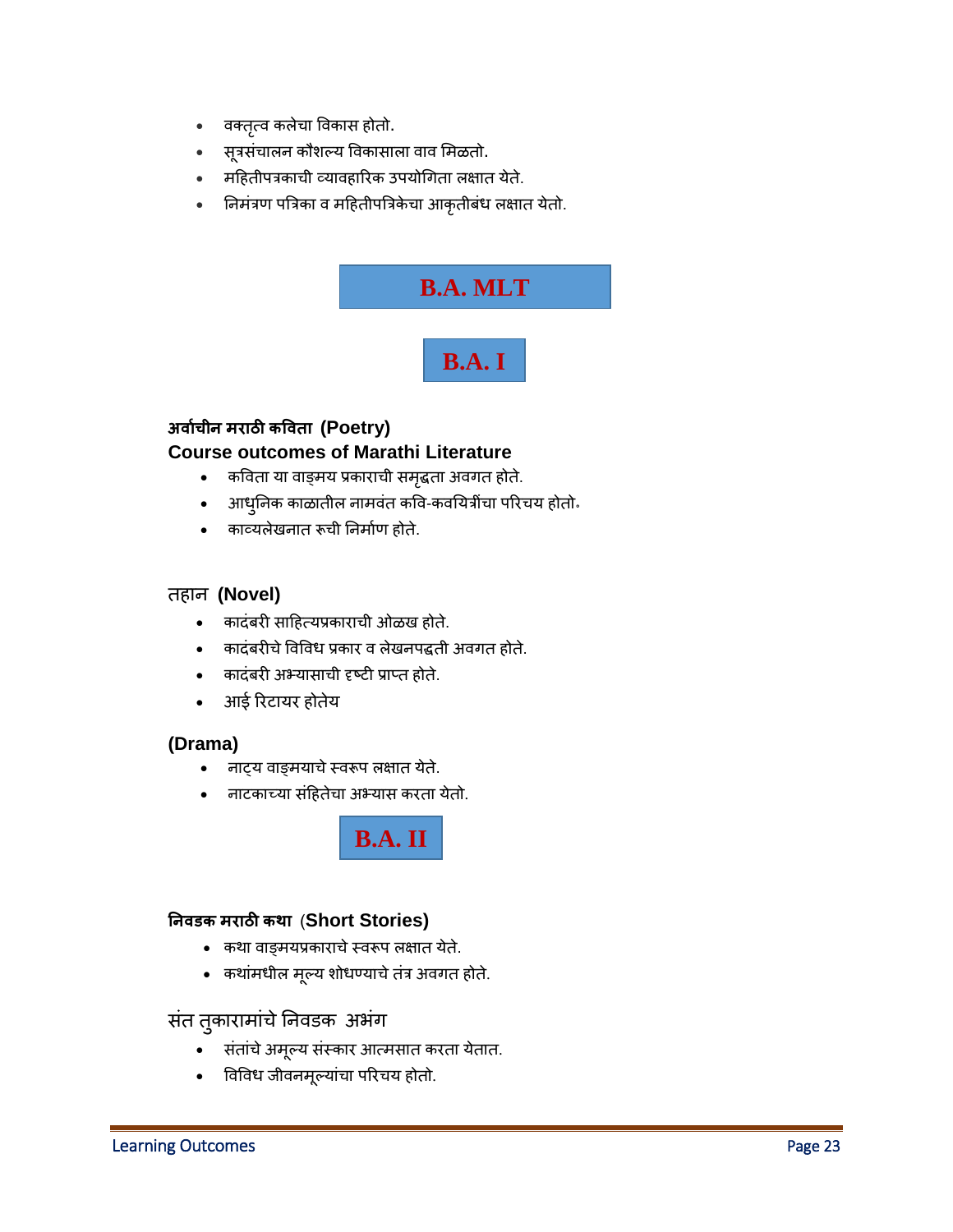## **आठर्णीींचेपक्षी (Autobiography)**

- आत्मकथन या वाङ्मय प्रकारची ओळख होते.
- दलितांच्या दु:खांची जाणीव होते..

लीळाचररत्रातील ननवडक कथा

- महानुभाव संप्रदायाची ओळख होते.
- कथांमधील नैतिक मूल्ये आंगीकरता येतात.

**B.A.III**

## ममरासदारी **(Stories)**

- कथालेखकाचा पररचय होतो
- कथा-कथन तंत्र अवगत करता येते.

## साहहत्यववचार

- साहहत्याचेशास्त्रोतत स्वरूप अभ्यासता येते.
- साहित्याची प्रयोजणे लक्षात येतात.
- $\bullet$  साहित्याची निर्मितीप्रक्रिया जाणून घेण्याचे कौशल्य प्राप्त होते.

## एक होता काव्हार **(Biography)**

- चररत्रात्मक साहहत्याचा पररचय होतो.
- व्यक्ततमत्व ववकासास चालना ममळते.

## भाषाविज्ञान परिचय

- भाषेचा वैज्ञाननक अंगानेपररचय होतो.
- $\bullet$  भाषेचे स्वरूप व निर्मितीच्या शास्त्रोकृत संकल्पना अवगत होतात.

## **DEPARTMENT OF COMMERCE**

## **B.COM. SEM I**

## **FINANCIAL ACCOUNTING – I:**

- To make aware the students with basic concept of Financial Accounting
- To create awareness among students regarding concepts and convention of accounting.

#### **BUSINESS ORGANISATION**:

- To make students familiar with the modern management practices being used by the corporate world.
- To obtain theoretical knowledge about the firm by focusing on business organisation and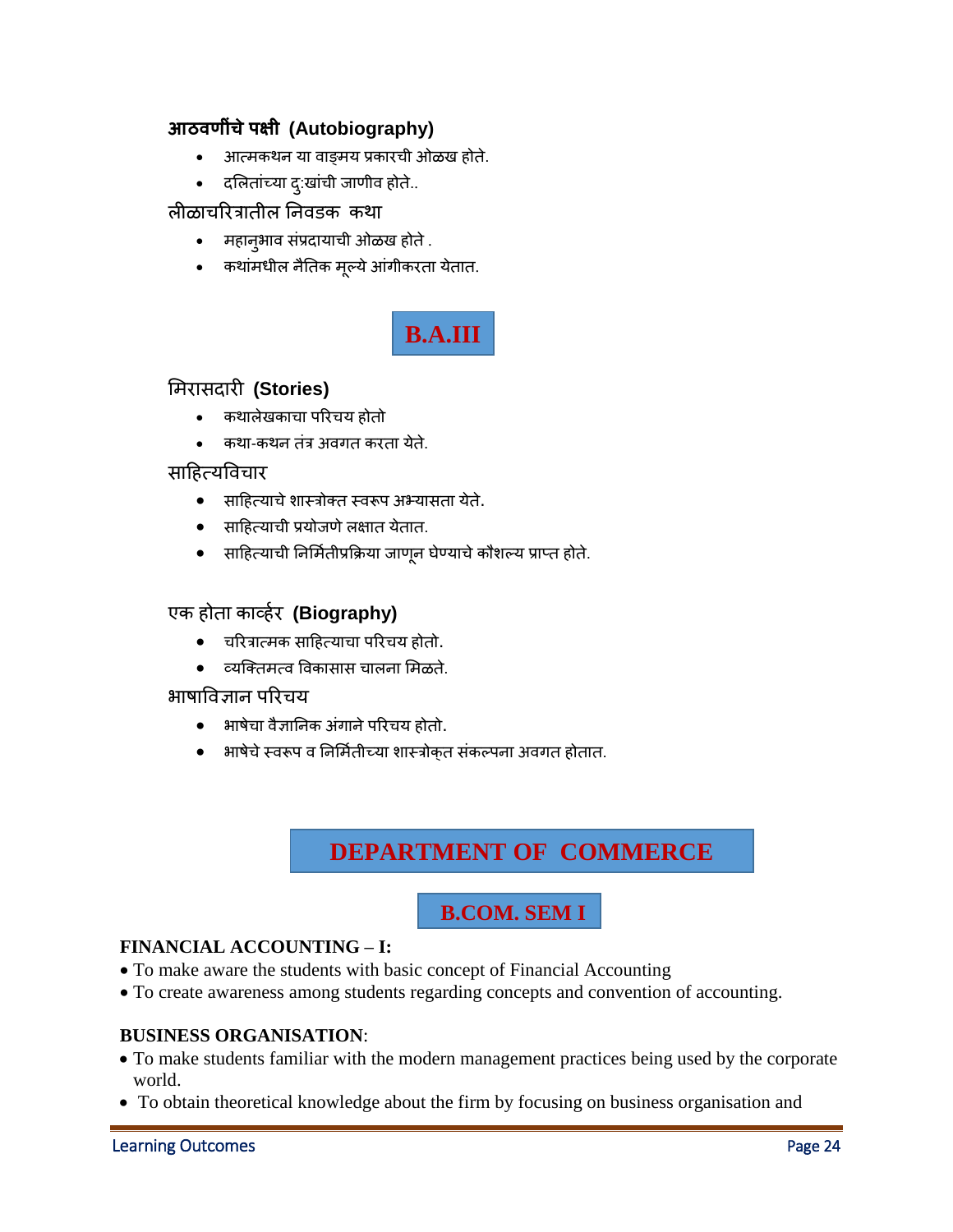functions of management among students like planning, decision-making, organization, and control activities.

To expose the students for applicability of recent trends in management practices.

## **COMPANY LAW:**

 The students will understand the statues under the new companies act and the difference between the old and the new act

The students will be appraised with the latest developments in the corporate sector.

## **BUSINESS ECONOMICS-I:**

On completion of the course, the students will be able to:

- Understand Social Responsibility of business towards various stakeholder of business.
- Understand the importance of Business Decisions and types of business decisions.
- Define Micro and Macro Economics and to identify its advantages and disadvantages.
- Explain Law of Demand, Elasticity of Demand, Demand Forecasting,
- Understand production function,
- Identify different types and theories of Cost and Revenue
- Demonstrate law of supply and elasticity of supply

## **B.COM. SEM II**

## **STATISTICS AND BUSINESS MATHEMATICS:**

- Motivate in students an intrinsic interest in statistical thinking.
- Students will be able to understand basics of statistics needed to enter the job force.
- Students will be able to communicate key statistical concepts to non-statisticians.

## **BUSINESS MANAGEMENT:**

 Modest attempt to help young students for understanding the subject in a systematic manner with lucid exposition of its different facts

## **SECRETARIAL PRACTICE:**

 To appraise the students with the functions and responsibilities of a company secretary as per the latest law.

 The students will learn the various formats to be prepared and compliance required to be adhered by a secretary

## **BUSINESS ECONOMICS-II:**

On completion of the course, the students will be able to:

- Define market and classify market structure.
- Understand meaning of Firm and Industry and its objectives and also to differentiate between
- Industry and Firm.
- To analyze the Pricing of Products-Cost based pricing, Customer-based pricing, Competitorbased pricing.
- Understand Perfect and Imperfect competition market (Perfect Competition, Monopoly, and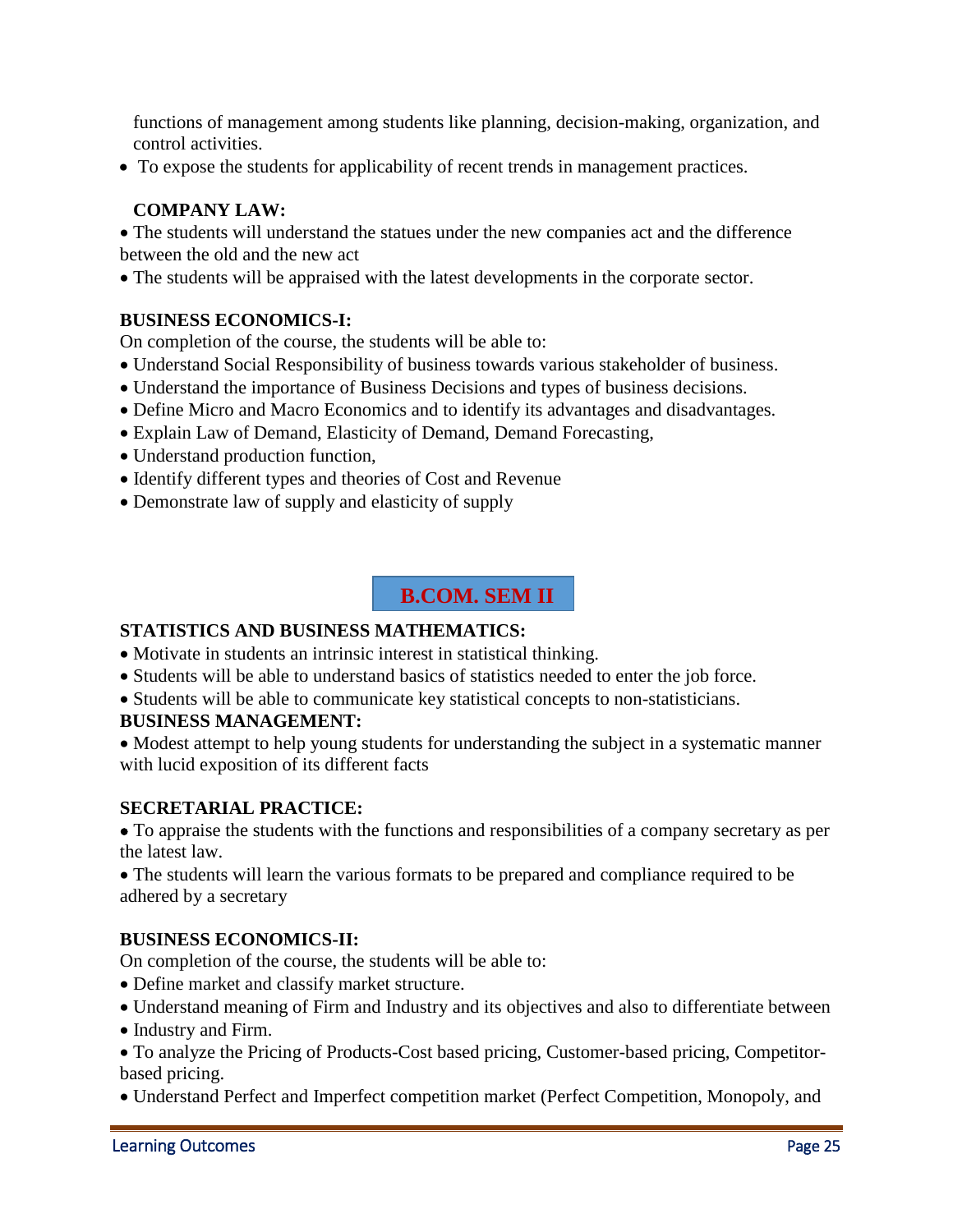Monopolistic Competition) its features and price-output determination

 Demonstrate marginal productivity theory of distribution, theory of wages, identify different types of rent, and illustrate different theories of rent, interest and profits.

 Define and explain the process of calculating national income, identify its components, methods of measuring National Income, Difficulties in National Income Accounting.

 To understand the concept of Business Cycles its features, analyze different phases of Business Cycles, understand the Causes and lay policies and remedies of to control Business Cycles.

## **B.COM. SEM III**

## **FINANCIAL ACCOUNTING – II:**

- The objective of this course is to expose students to advanced accounting issues and practices.
- To facilitate the students to know company final accounts.
- To enable the students to prepare financial statements of Insurance and Bank Companies

## **BUSINESS COMMUNICATION AND MANAGEMENT:**

 Understand the importance of being an effective business communicator in today's changing workplace

## **MONETARY ECONOMICS-I:**

After completion of the course the students will be able to:

 Demonstrate the meaning and function of money, monetary and paper system, illustrate various version of quantity theory of money, Paper Currency and Methods of Note Issue – Fixed Fiduciary Method, Proportionate Reserve Method, Minimum Reserve Method.

 Illustrate the meaning of inflation and deflation, identify different kinds of inflation, causes and effects of inflation and deflation on the economy, describe different remedial measures to control inflation and deflation.

 Understand the concept of Money Market, its objectives, importance and instruments of Money market.

 Develop ideas about Monetary Policy and Fiscal Policy, its objectives, need, importance, and realize its role and impact on economy.

 Understand concept of public finance, sources of finance both public and private, illustrate Importance of Public Finance analyze principle of Public Finance and Theory of Maximum Social Advantages & Criticism. BUSINESS LAW:

After the course completion students will understand the basic business laws as required.

The students will be able to tackle the basic legal issues that arise in the course of business.

## **B.COM. SEM IV**

## **FINANCIAL ACCOUNTING IV:**

 Attempts to familiarize the students with the latest developments taking place in the standards as well as practice of accounting like banking companies, general insurance companies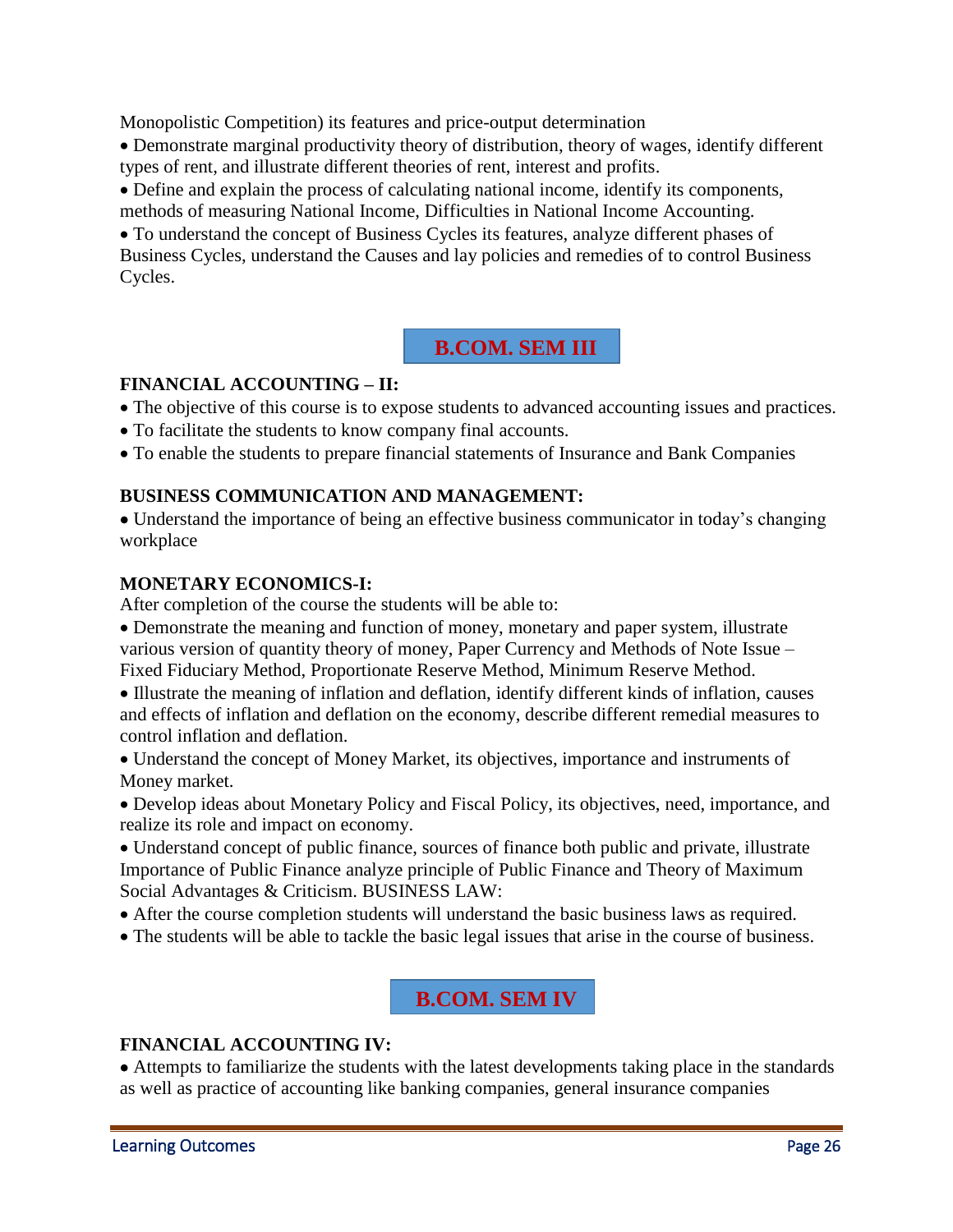Understand the concept of valuation of goodwill and liquidation of company with practical. **MONETARY ECONOMICS-II:** 

After completion of the course the students will be able to:

• Identify types of banks, explain the meaning and function of commercial banks, illustrate how banks create credit, and suggest the instruments to control credit also demonstrate Investment Policy of Commercial Banks.

 Understand the meaning of Non Performing Assets in commercial banks, and its causes and remedial measures to reduce NPA's

 Develop ideas about E-Banking and Core Banking such as ATM(Automated Teller Machines). Credit Cards, Plastic Cards, Smart Cards, ePurse, Laser cards, EFT(Electron Fund Transfer), ECS(Electronics Clearing System) and its importance, advantages and disadvantages.

 Understand Bank and Customer Relationship and its types. Make them aware of the Opening, Operating and closing of various Bank Account and Demat Account- its Advantages. Analyze different methods of Calculating Interest Rates on Deposits and on loans..

## **INCOME TAX:**

To make aware about agricultural income, residential status and incidence of Tax.

 To understand the provisions and procedure to compute income under head salaries, House Property and other sources.

 To understand the various deductions to be made from gross total income u/s 80C to 80 U in computing total income.

## **SKILL DEVELOPMENT:**

 In keeping with the directives of the Govt. of India the course will equip the students with basic skills required to succeed in organizations and also make them better human beings

## **B.COM. SEM V**

## **FINANCIAL ACCOUNTING – IV:**

The subject will make the students aware about the concept of amalgamation, absorption and reconstruction. • The students will understand the accounts of public utility companies and various aspects of valuation of shares

## **COST ACCOUNTING:**

- The students will be able to fill the tender by understanding the elements of cost.
- The students will be able to implement costing in process costing and contract costing.

## **AUDITING:**

 To understand the fundamental concepts of auditing and to give knowledge about preparation of audit report under different provisions

## **INDIAN ECONOMY-I:**

On completion of the course students will be able to:

Develop ideas of the basic characteristics and objectives of Indian Economic Planning,

History of Economic Planning in India have knowledge on achievements and shortcomings of India's Economics Planning. Understand Regional Planning and its challenges.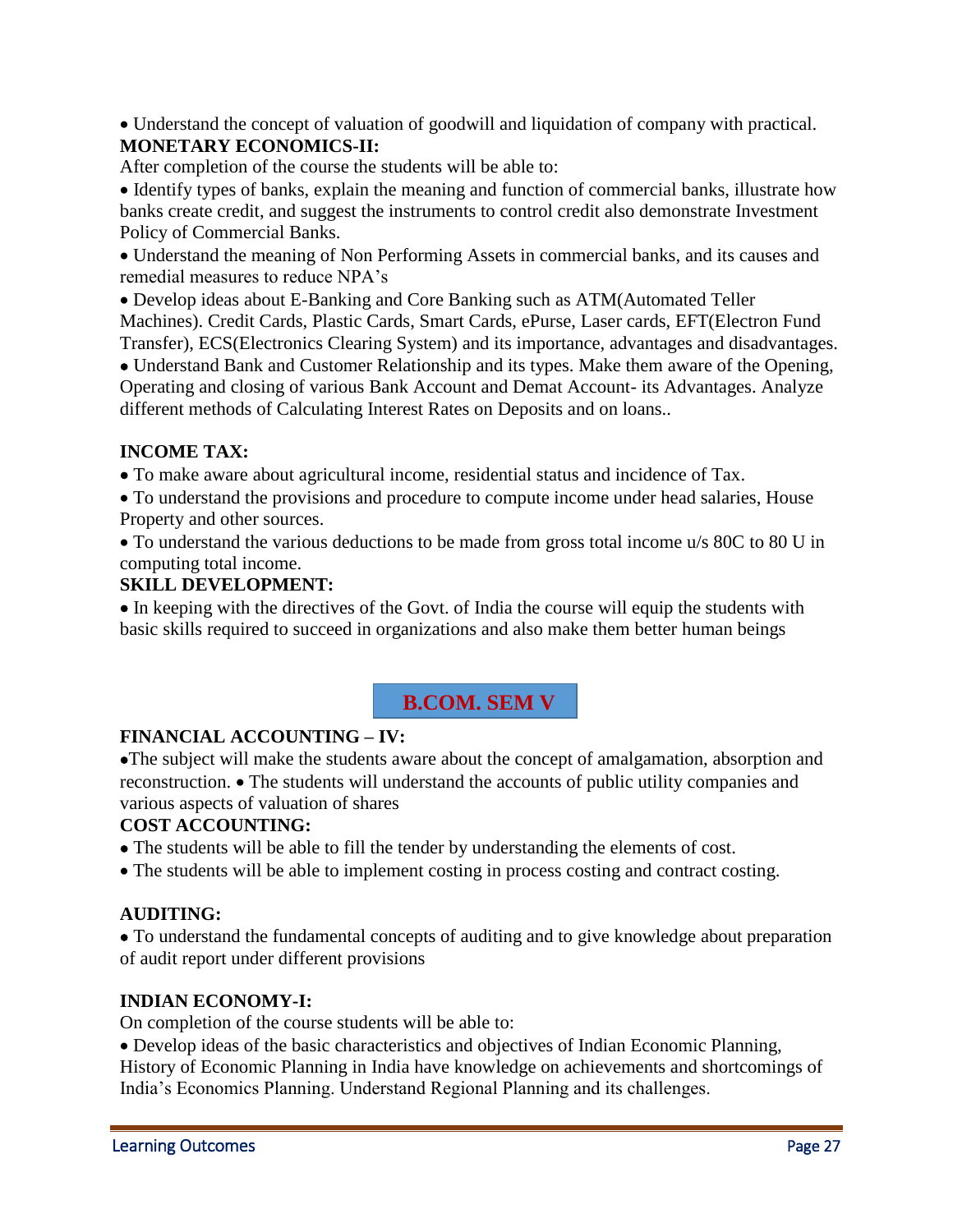Understand NITI Aayog its aims, objectives and structure, demonstrate the approaches from Economic Planning to NITI Aayog and find differences in the two approaches.

 Understand Economic Growth and Economic Development, have knowledge on the various characteristics of Underdeveloped/ Developing countries, illustrate broad features of Indian Economy.

 Develop ideas of the Infrastructure and Transport System in India- Railways, Road, Water and Air Transport and realize its role and importance.

 Understand causes and impact of population growth/explosion and its distribution, translate and relate them with economic development, develop ideas of Population Policy measures adopted to control population.

 Gain knowledge of Employment and Unemployment its Trends, Structure of Employment in India. Develop ideas of estimates of Unemployment, Urban and Rural Unemployment, illustrate Causes, Effect, and suggest appropriate measures such as Government Policy for Removing Unemployment.

## **MARKETING MANAGEMENT:**

- To create awareness about Market and Marketing
- To establish link between Commerce, Business and Marketing.
- To understand the basic concept of Marketing
- To understand marketing philosophy and generating ideas for marketing research.
- To know the relevance of marketing in modern competitive world.
- To develop an analytical ability to plan for various marketing strategy

#### **BUSINESS FINANCE – I:**

- Develop understanding of overall role and importance of the finance function.
- Student will learn how to take decision in different business situation.

**B.COM. SEM VI**

## **FINANCIAL ACCOUNTING – V:**

Identify and understand the concept of holding company and insurance claim.

 Students will be able to state the use of accounts of investment accounts and profit prior to incorporation in organization.

#### **MANAGEMENT ACCOUNTING:**

 To prepare the students regarding application of management accounting in decision making functions and use of various tools and techniques of management accounting as per the requirement

#### **BUISINESS FINANCE II:**

Develop understanding about Financial Market and its various segments in India.

 Provide an introductory knowledge of the operation in Financial Market and role of non banking financial companies.

#### **INDIAN ECONOMY-II:**

On completion of the course, the students will be able to: